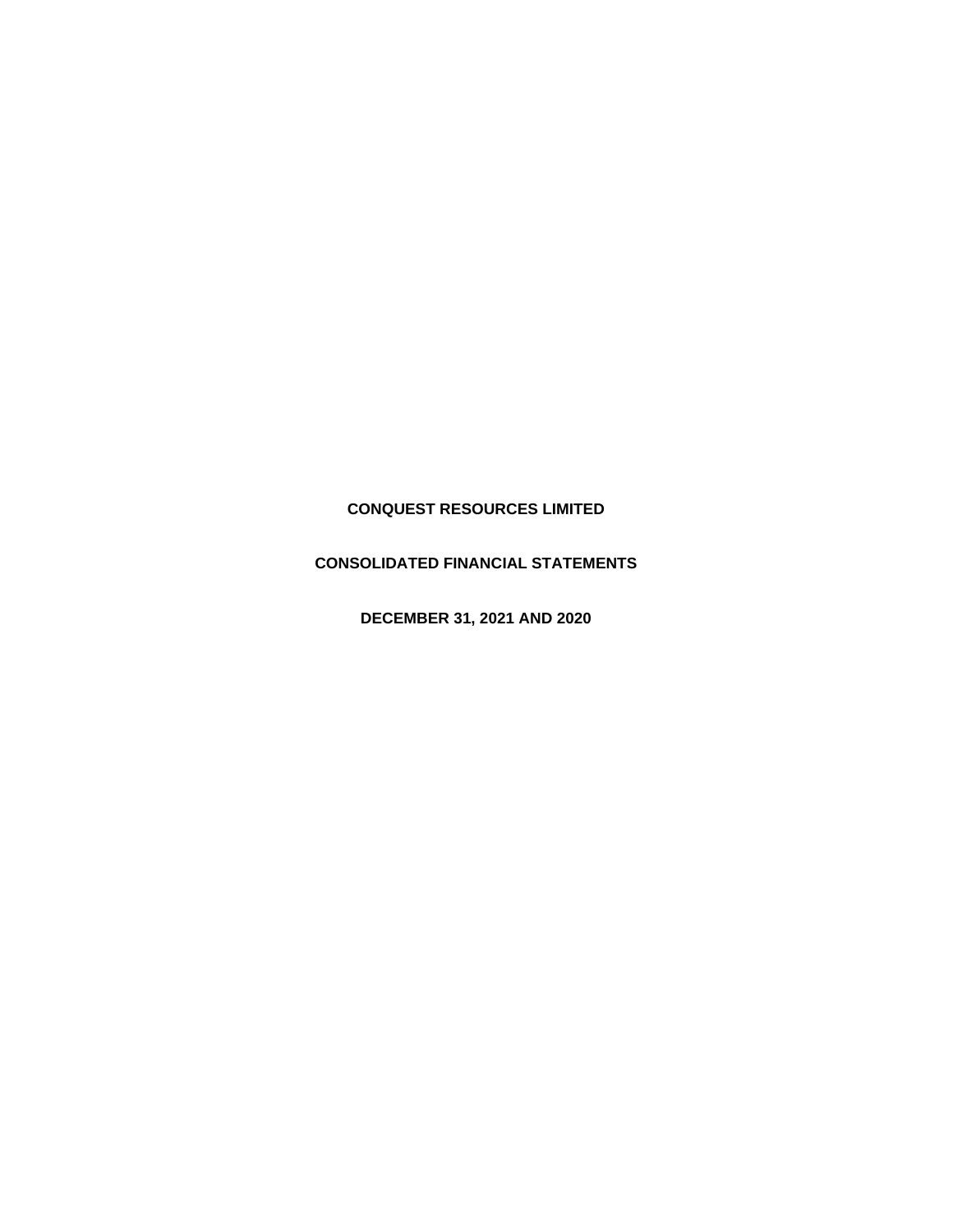# **CONQUEST RESOURCES LIMITED**

# **CONSOLIDATED FINANCIAL STATEMENTS**

# **DECEMBER 31, 2021 AND 2020**

| <b>INDEX</b>                                                 | <b>PAGE</b>    |
|--------------------------------------------------------------|----------------|
| Independent Auditor's Report                                 | 1              |
| <b>Consolidated Statements of Financial Position</b>         | 4              |
| Consolidated Statements of Operations and Comprehensive Loss | 5              |
| Consolidated Statements of Changes in Equity                 | 6              |
| <b>Consolidated Statements of Cash Flows</b>                 | $\overline{7}$ |
| Notes to the Consolidated Financial Statements               | $8 - 22$       |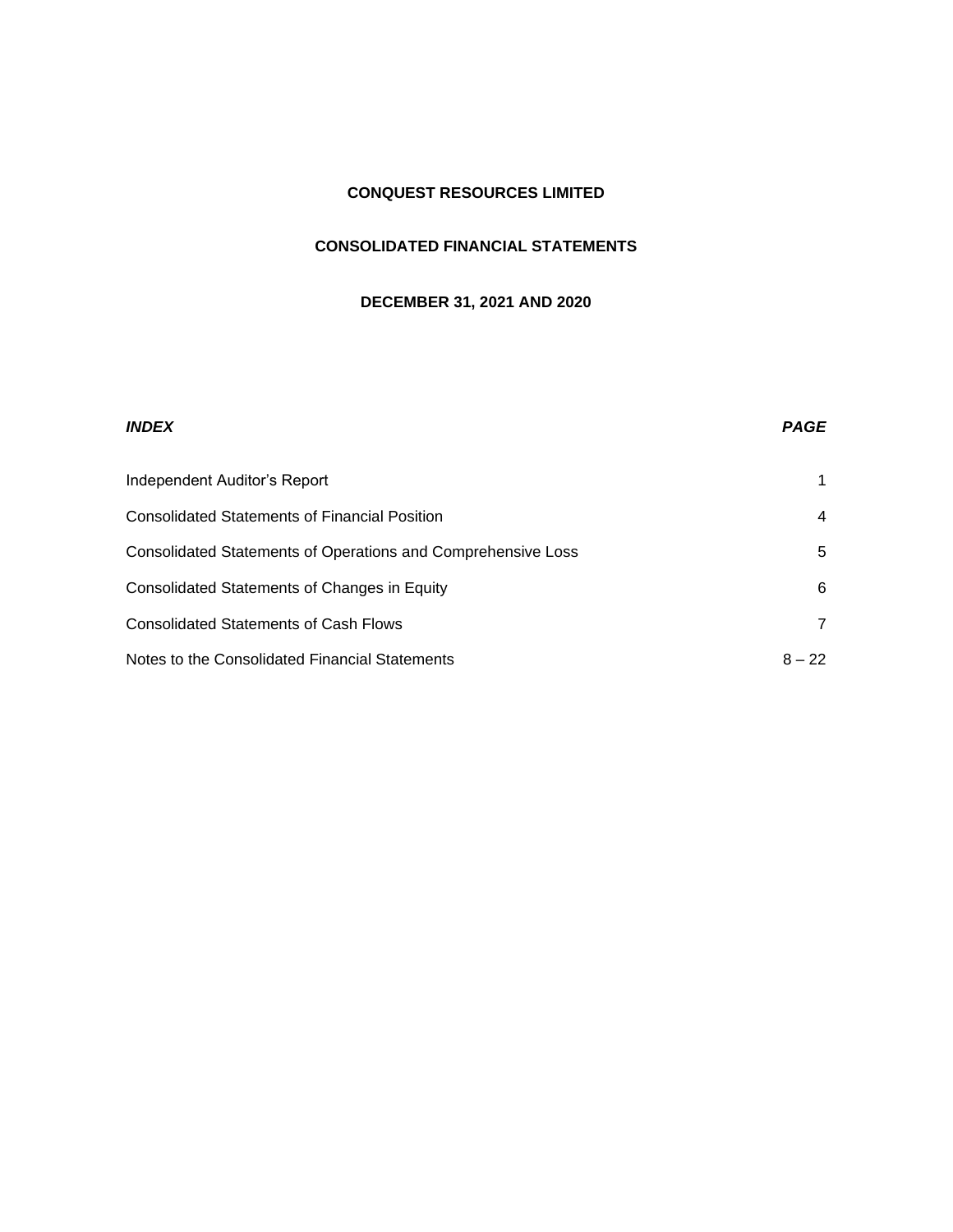# **Independent Auditor's Report**

To the Shareholders of Conquest Resources Limited,

We have audited the financial statements of Conquest Resources Limited, which comprise the statement of consolidated financial position as at December 31, 2021, and the consolidated statement of operations and comprehensive loss, consolidated statement of changes in equity and consolidated statement of cash flows as at and for the year then ended, and notes to the financial statements, including a summary of significant accounting policies.

In our opinion, the accompanying consolidated financial statements present fairly, in all material respects, the financial position of the Company as at December 31, 2021, and its financial performance and its cash flows for the year then ended in accordance with International Financial Reporting Standards (IFRS).

## *Basis for Opinion*

We conducted our audit in accordance with Canadian generally accepted auditing standards. Our responsibilities under those standards are further described in the Auditor's Responsibilities for the Audit of the Financial Statements section of our report. We are independent of the Company in accordance with the ethical requirements that are relevant to our audit of the financial statements in Canada, and we have fulfilled our other ethical responsibilities in accordance with these requirements. We believe that the audit evidence we have obtained is sufficient and appropriate to provide a basis for our opinion.

# *Other Matter*

The consolidated financial statements for the year ended December 31, 2020 were audited by another auditor who expressed an unqualified opinion on those financial statements on April 20, 2021.

# *Financing Risk*

We draw attention to Note 1 to these consolidated financial statements, which indicates that as at December 31, 2021 the Company has an accumulated deficit and expects to incur further losses in the development of its business. Note 1 also describes that the Company's ability to fund future operations and exploration activities is dependent upon its ability to obtain external financing. Our opinion is not modified in respect of this matter.

## *Information Other than the Financial Statements and Auditors' Report Thereon*

Management is responsible for the other information. The other information is comprised of the information included in Management's Discussion and Analysis.

Our opinion on the consolidated financial statements does not cover the other information and we do not express any form of assurance conclusion thereon.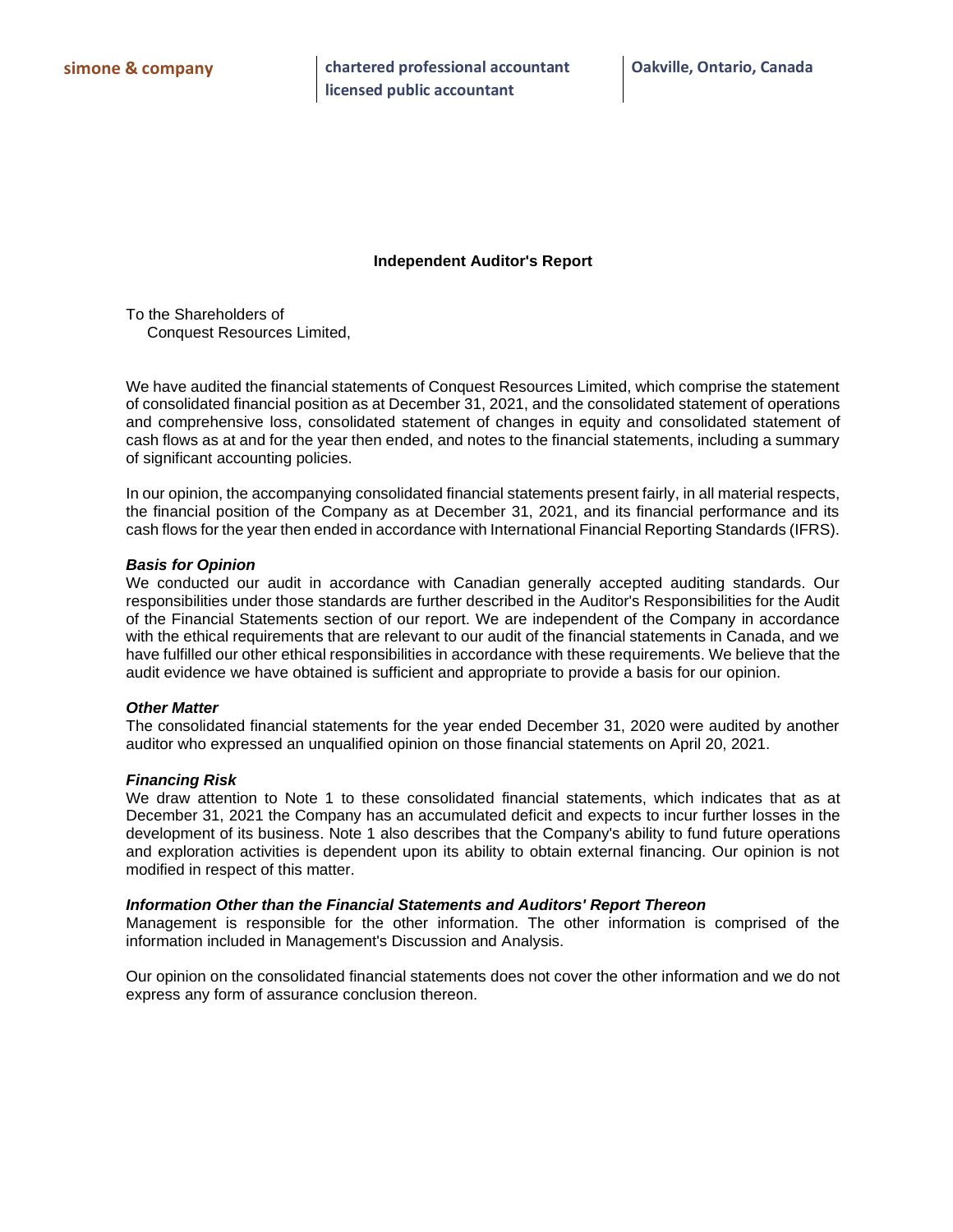In connection with our audit of the consolidated financial statements, our responsibility is to read the other information identified above and, in doing so, consider whether the other information is materially inconsistent with the consolidated financial statements or our knowledge obtained in the audit or otherwise appears to be materially misstated.

We obtained Management's Discussion and Analysis prior to the date of this auditor's report. If, based on the work we have performed on this other information, we conclude that there is a material misstatement of this other information, we are required to report that fact in this auditor's report. We have nothing to report in this regard.

## *Responsibilities of Management and Those Charged with Governance for the Consolidated Financial Statements*

Management is responsible for the preparation and fair presentation of the consolidated financial statements in accordance with IFRS, 3 and for such internal control as management determines is necessary to enable the preparation of financial statements that are free from material misstatement, whether due to fraud or error.

In preparing the consolidated financial statements, management is responsible for assessing the Company's ability to continue as a going concern, disclosing, as applicable, matters related to going concern and using the going concern basis of accounting unless management either intends to liquidate the Company or to cease operations, or has no realistic alternative but to do so.

Those charged with governance are responsible for overseeing the Company's financial reporting process.

## *Auditor's Responsibilities for the Audit of the Consolidated Financial Statements*

Our objectives are to obtain reasonable assurance about whether the consolidated financial statements as a whole are free from material misstatement, whether due to fraud or error, and to issue an auditor's report that includes our opinion. Reasonable assurance is a high level of assurance, but is not a guarantee that an audit conducted in accordance with Canadian generally accepted auditing standards will always detect a material misstatement when it exists. Misstatements can arise from fraud or error and are considered material if, individually or in the aggregate, they could reasonably be expected to influence the economic decisions of users taken on the basis of these financial statements.

As part of an audit in accordance with Canadian generally accepted auditing standards, we exercise professional judgment and maintain professional skepticism throughout the audit. We also:

- Identify and assess the risks of material misstatement of the consolidated financial statements, whether due to fraud or error, design and perform audit procedures responsive to those risks, and obtain audit evidence that is sufficient and appropriate to provide a basis for our opinion. The risk of not detecting a material misstatement resulting from fraud is higher than for one resulting from error, as fraud may involve collusion, forgery, intentional omissions, misrepresentations, or the override of internal control.
- Obtain an understanding of internal control relevant to the audit in order to design audit procedures that are appropriate in the circumstances, but not for the purpose of expressing an opinion on the effectiveness of the Company's internal control.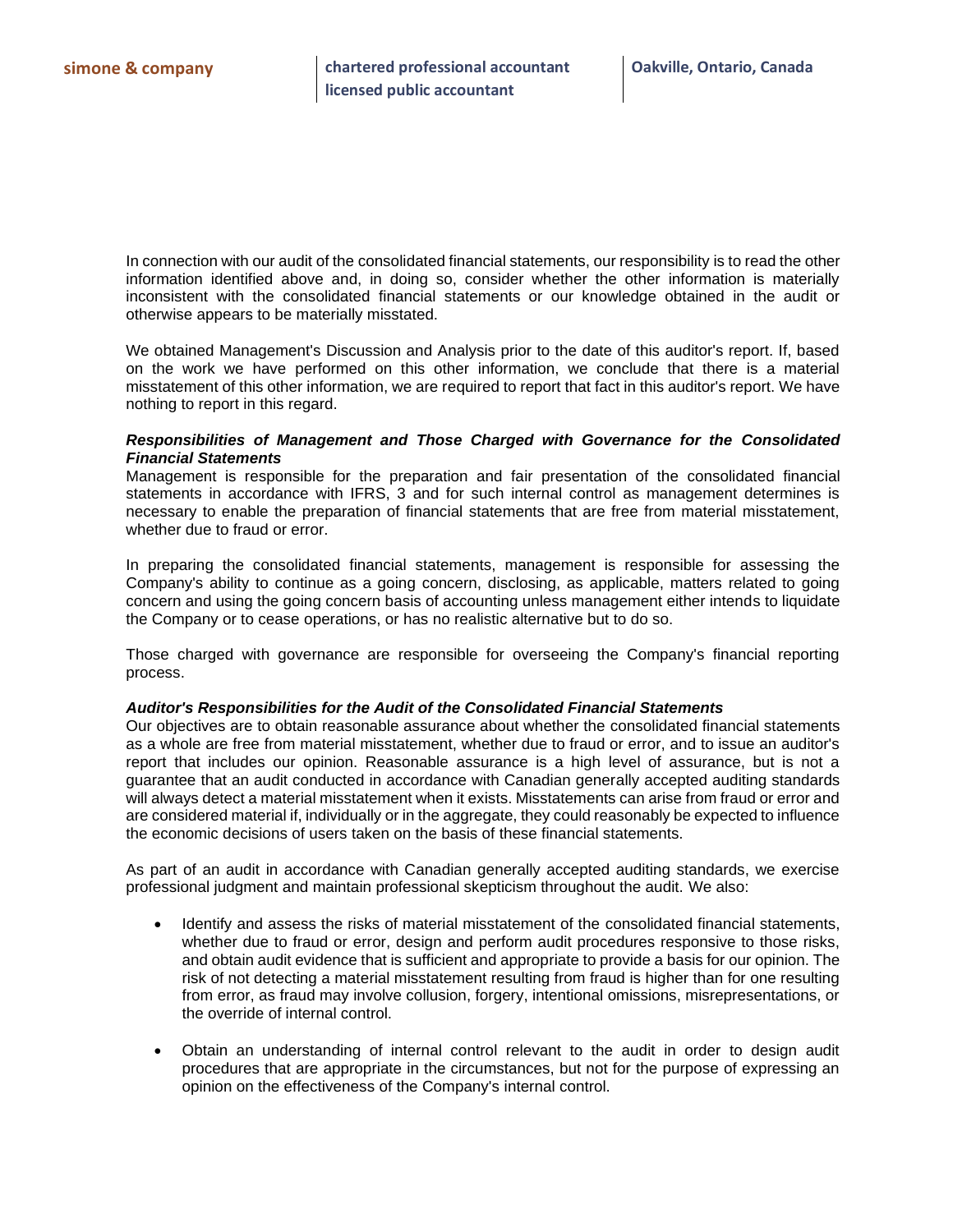- Evaluate the appropriateness of accounting policies used and the reasonableness of accounting estimates and related disclosures made by management.
- Conclude on the appropriateness of management's use of the going concern basis of accounting and, based on the audit evidence obtained, whether a material uncertainty exists related to events or conditions that may cast significant doubt on the Company's ability to continue as a going concern. If we conclude that a material uncertainty exists, we are required to draw attention in our auditor's report to the related disclosures in the financial statements or, if such disclosures are inadequate, to modify our opinion. Our conclusions are based on the audit evidence obtained up to the date of our auditor's report. However, future events or conditions may cause the Company to cease to continue as a going concern.
- Evaluate the overall presentation, structure, and content of the consolidated financial statements, including the disclosures, and whether the consolidated financial statements represent the underlying transactions and events in a manner that achieves fair presentation.

We communicate with those charged with governance regarding, among other matters, the planned scope and timing of the audit and significant audit findings, including any significant deficiencies in internal control that we identify during our audit.

We also provide those charged with governance with a statement that we have complied with relevant ethical requirements regarding independence, and to communicate with them all relationships and other matters that may reasonably be thought to bear on our independence, and where applicable, related safeguards.

The engagement executive on the audit resulting in this Independent Auditor's Report is Marco F. Simone.

April 28, 2022

Simon + company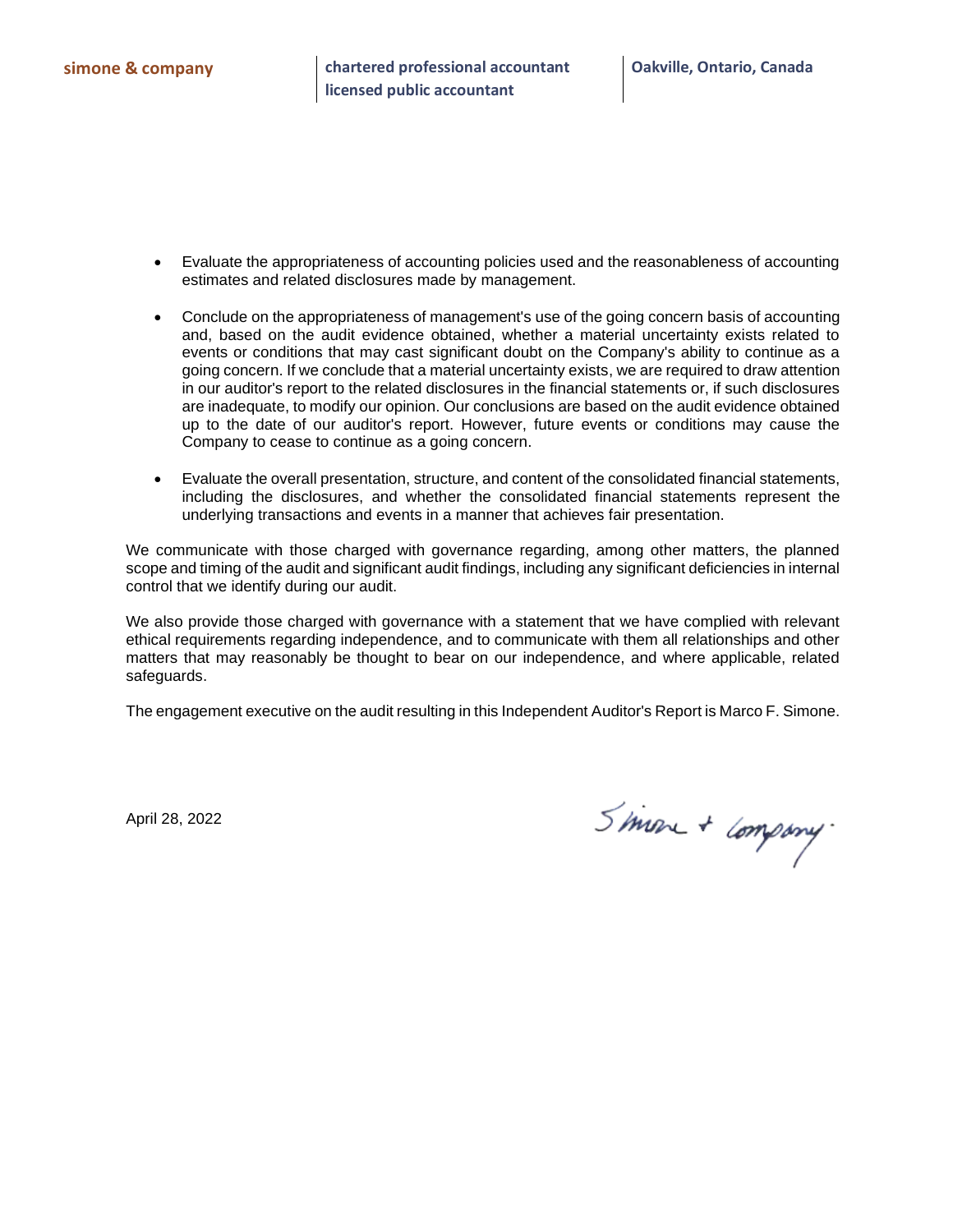# **CONQUEST RESOURCES LIMITED CONSOLIDATED STATEMENTS OF FINANCIAL POSITION**

**As at December 31, 2021 and 2020** Expressed in Canadian dollars

| xprococa in canadian achaic                |              |              |                |
|--------------------------------------------|--------------|--------------|----------------|
|                                            |              | 2021         | 2020           |
|                                            | <b>Notes</b> | \$           | \$             |
|                                            |              |              | Note $3(m)$    |
| <b>ASSETS</b>                              |              |              |                |
| Current                                    |              |              |                |
| Cash and cash equivalents                  |              | 1,949,588    | 5,042,673      |
| <b>HST</b> recoverable                     |              | 109,964      | 152,023        |
| Marketable securities                      | 5            |              | 156,640        |
| Prepaid expense                            |              | 20,160       | 12,908         |
| <b>Total assets</b>                        |              | 2,079,712    | 5,364,244      |
| <b>LIABILITIES</b>                         |              |              |                |
| Current                                    |              |              |                |
| Amounts payable and accrued liabilities    | 7            | 335,317      | 518,140        |
| Flow-through share premium liability       |              |              | 102,507        |
| <b>Total liabilities</b>                   |              | 335,317      | 620,647        |
| <b>SHAREHOLDERS' EQUITY</b>                |              |              |                |
| Capital stock                              | 8            | 23,988,978   | 23,603,978     |
| Warrants                                   | 9            | 719,796      | 719,796        |
| Share-based payment reserve                | 10/11        | 931,965      | 684,929        |
| Deficit                                    |              | (23,896,344) | (20, 265, 106) |
| Total shareholders' equity/(deficiency)    |              | 1,744,395    | 4,743,597      |
| Total liabilities and shareholders' equity |              | 2,079,712    | 5,364,244      |
|                                            |              |              |                |

Nature of operations (Note 1) Commitments and contingencies (Notes 1, 5 and 11)

The financial statements were approved by the Board of Directors on April 28, 2022 and signed on its behalf by:

Signed "John F. Kearney", Director

Signed "Tom Obradovich", Director

See accompanying notes to the consolidated financial statements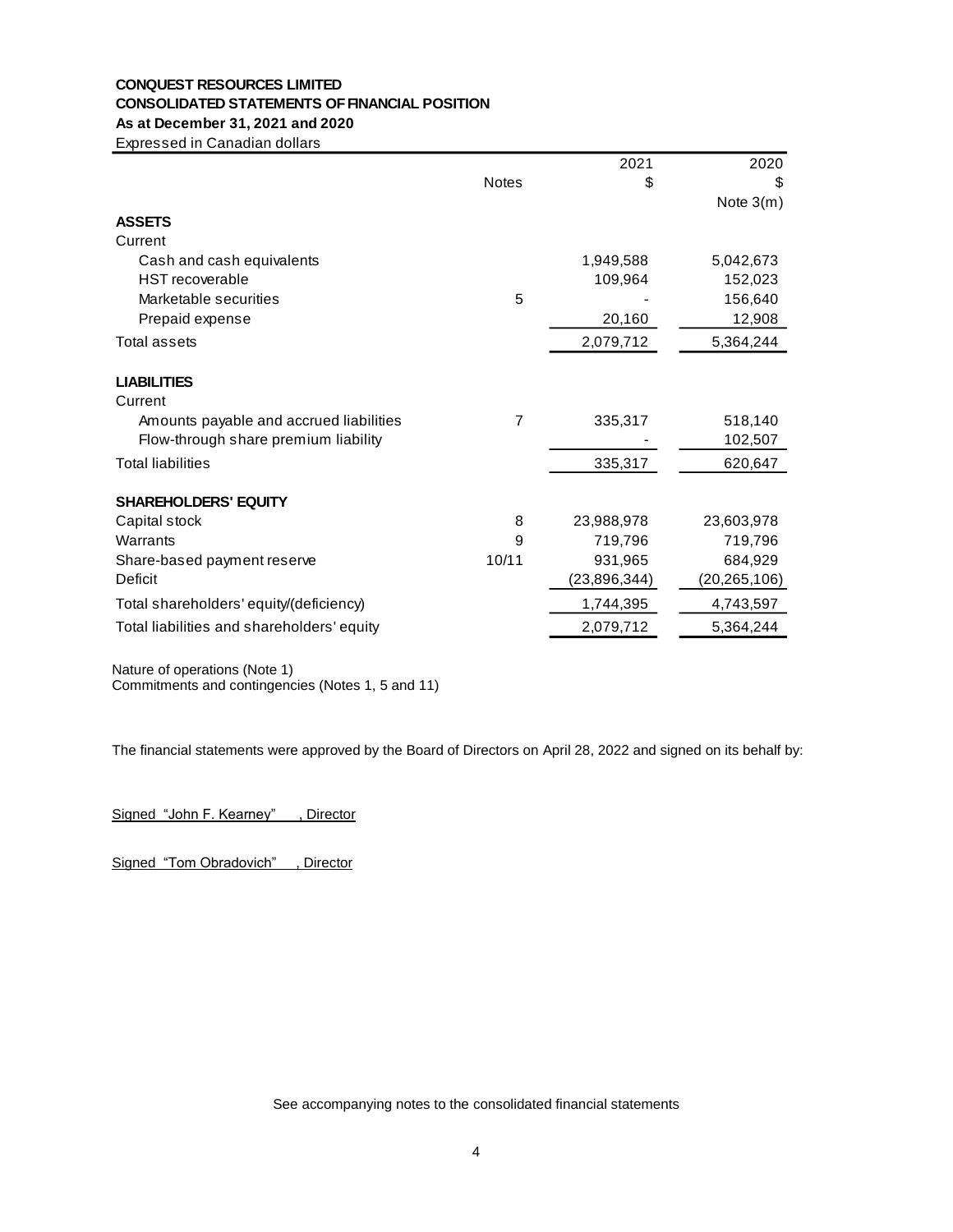# **CONQUEST RESOURCES LIMITED CONSOLIDATED STATEMENTS OF OPERATIONS AND COMPREHENSIVE LOSS FOR THE YEARS ENDED DECEMBER 31, 2021 AND 2020**

Expressed in Canadian dollars

|                                               |              | 2021        | 2020       |
|-----------------------------------------------|--------------|-------------|------------|
|                                               | <b>Notes</b> | \$          | \$         |
| <b>Expenses</b>                               |              |             |            |
| Exploration and evaluation expenses           | 4/6          | 2,857,794   | 4,506,506  |
| Share-based payment                           | 10/11        | 641,569     | 168,152    |
| Corporate expenses                            |              | 270,174     | 102,376    |
| Professional fees                             | 12           | 337,271     | 263,484    |
| Office and general                            |              | 39,527      | 28,485     |
| Loss before other items                       |              | 4,146,335   | 5,069,003  |
| Other items                                   |              |             |            |
| Flow-through share premium                    |              | (102, 507)  | (293, 633) |
| Interest income                               |              | (7, 142)    |            |
| Gain on settlement of debt                    | 8            |             | (57, 792)  |
| Change in fair value of marketable securities | 5            |             | (16,020)   |
| Gain on disposal of marketable securities     | 5            | (10, 915)   | (5, 115)   |
| Net loss and comprehensive loss for the year  |              | 4,025,771   | 4,696,443  |
| Net loss per common share                     |              |             |            |
| - Basic and diluted                           |              | 0.030       | 0.067      |
| Weighted average common share outstanding     |              |             |            |
| - Basic and diluted                           |              | 134,170,257 | 70,132,044 |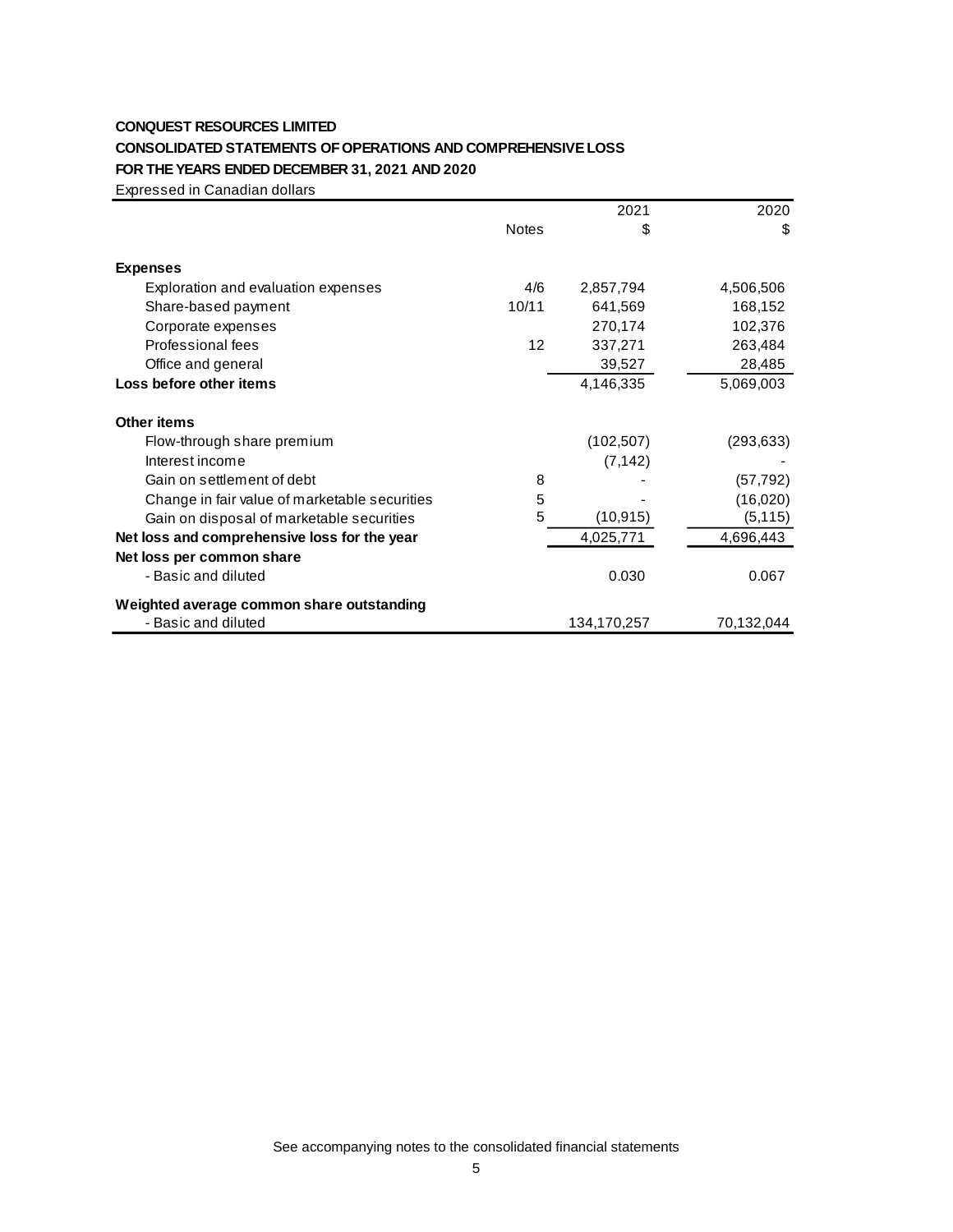# **CONQUEST RESOURCES LIMITED CONSOLIDATED STATEMENTS OF CHANGES IN EQUITY FOR THE YEARS ENDED DECEMBER 31, 2021 AND 2020**

Expressed in Canadian dollars

| Balance January 1, 2020                | Number of<br>Common<br><b>Shares</b><br>(Note 7)<br>49,589,322 | Capital<br><b>Stock</b><br>\$<br>15,484,532 | Warrants<br>\$<br>21,389 | Share-Based<br>Payment<br>Reserve<br>\$<br>$\blacksquare$ | Deficit<br>(Note 3(b))<br>S<br>(15, 577, 219) | Total<br>S<br>(71, 298) |
|----------------------------------------|----------------------------------------------------------------|---------------------------------------------|--------------------------|-----------------------------------------------------------|-----------------------------------------------|-------------------------|
| Acquisition of Canadian Continental    |                                                                |                                             |                          |                                                           |                                               |                         |
| Exploration Corp.                      | 40,306,667                                                     | 3,746,505                                   |                          | 390,050                                                   |                                               | 4,136,555               |
| Proceeds from private placement        | 40,435,269                                                     | 5,414,632                                   |                          |                                                           |                                               | 5,414,632               |
| Shares issued to acquire mineral right | 100,000                                                        | 18,000                                      |                          |                                                           |                                               | 18,000                  |
| Stock options issued                   |                                                                | (126, 727)                                  |                          | 294,879                                                   |                                               | 168,152                 |
| Shares issued in settlement of debt    | 1,155,848                                                      | 86,689                                      |                          |                                                           |                                               | 86,689                  |
| Share issue costs                      |                                                                | (182, 180)                                  |                          |                                                           |                                               | (182, 180)              |
| Reserve for warrants                   |                                                                | (728, 544)                                  | 728,544                  |                                                           |                                               |                         |
| Share premium liability                |                                                                | (318,010)                                   |                          |                                                           |                                               | (318,010)               |
| Exercise of warrants                   | 1,000,000                                                      | 209,081                                     | (21, 581)                |                                                           |                                               | 187,500                 |
| Warrants expired                       |                                                                |                                             | (8, 556)                 |                                                           | 8,556                                         |                         |
| Loss for the year                      |                                                                |                                             |                          |                                                           | (4,696,443)                                   | (4,696,443)             |
| Balance December 31, 2020              | 132,587,106                                                    | 23,603,978                                  | 719,796                  | 684,929                                                   | (20, 265, 106)                                | 4,743,597               |
|                                        |                                                                |                                             |                          |                                                           |                                               |                         |
| Stock options issued                   |                                                                |                                             |                          | 641,569                                                   |                                               | 641,569                 |
| Shares issued to acquire mineral right | 2,250,000                                                      | 385,000                                     |                          |                                                           |                                               | 385,000                 |
| Stock options expired                  |                                                                |                                             |                          | (394, 533)                                                | 394,533                                       |                         |
| Loss for the year                      |                                                                |                                             |                          |                                                           | (4,025,771)                                   | (4,025,771)             |
| Balance December 31, 2021              | 134,837,106                                                    | 23,988,978                                  | 719,796                  | 931,965                                                   | (23,896,344)                                  | 1,744,395               |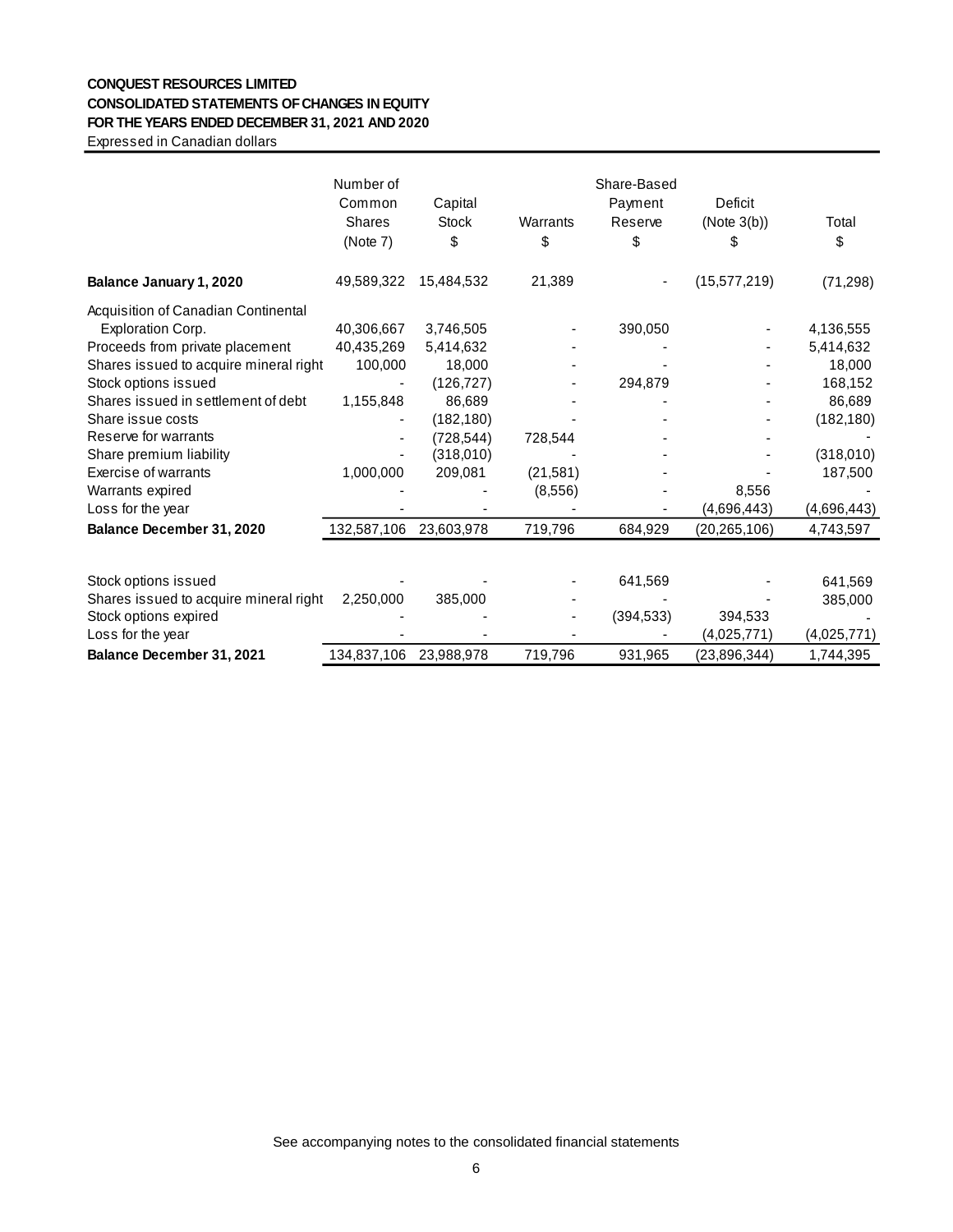# **CONQUEST RESOURCES LIMITED CONSOLIDATED STATEMENTS OF CASH FLOWS Condensed Interim Consolidated Statements of Cash Flows**

# **FOR THE YEARS ENDED DECEMBER 31, 2021 AND 2020**

Expressed in Canadian dollars

|                                                              | 2021<br>\$    | 2020<br>\$  |
|--------------------------------------------------------------|---------------|-------------|
| Cash flows from operating activities                         |               |             |
| Net loss for the year                                        | (4,025,771)   | (4,696,443) |
| Flow-through share premium                                   | (102, 507)    | (293, 633)  |
| Gain on settlement of debt                                   |               | (57, 792)   |
| Non-cash acquisition, exploration and evaluation expenditure | 385,000       | 3,589,432   |
| Share-based payments                                         | 641,569       | 168,152     |
| Gain on disposal of marketable securities                    | (10, 915)     | (5, 115)    |
| Change in fair value of marketable securities                |               | (16,020)    |
|                                                              | (3, 112, 624) | (1,311,419) |
| Movements in working capital                                 |               |             |
| Increase in amounts receivable and prepaid expenses          | 34,807        | (105, 711)  |
| Decrease in accounts payable and accrued liabilities         | (182, 823)    | 134,317     |
| Net cash used in operating activities                        | (3,260,640)   | (1,282,813) |
| Cash flows from investing activities                         |               |             |
| Cash and cash equivalents received in CCEC transaction       |               | 513,690     |
| Proceeds from disposal of marketable securities              | 167,555       | 139,810     |
|                                                              | 167,555       | 653,500     |
| Cash flows from financing activities                         |               |             |
| Proceeds from issue of shares                                |               | 5,414,632   |
| Exercise of warrants                                         |               | 187,500     |
| Share issue costs                                            |               | (182, 180)  |
| Net cash received from financing activities                  |               | 5,419,953   |
| Change in cash and cash equivalents                          | (3,093,085)   | 4,790,639   |
| Cash and cash equivalents, beginning of year                 | 5,042,673     | 252,034     |
| Cash and cash equivalents, end of year                       | 1,949,588     | 5,042,673   |
|                                                              |               |             |
| Supplemental information:                                    |               |             |
| Shares issued to acquire mineral rights                      | 385,000       | 18,000      |
| Shares and options issued to acquire CCEC                    |               | 4,136,555   |
| Shares issued for debt                                       |               | 86,689      |
| Power One options granted                                    |               | (126, 727)  |

See accompanying notes to the consolidated financial statements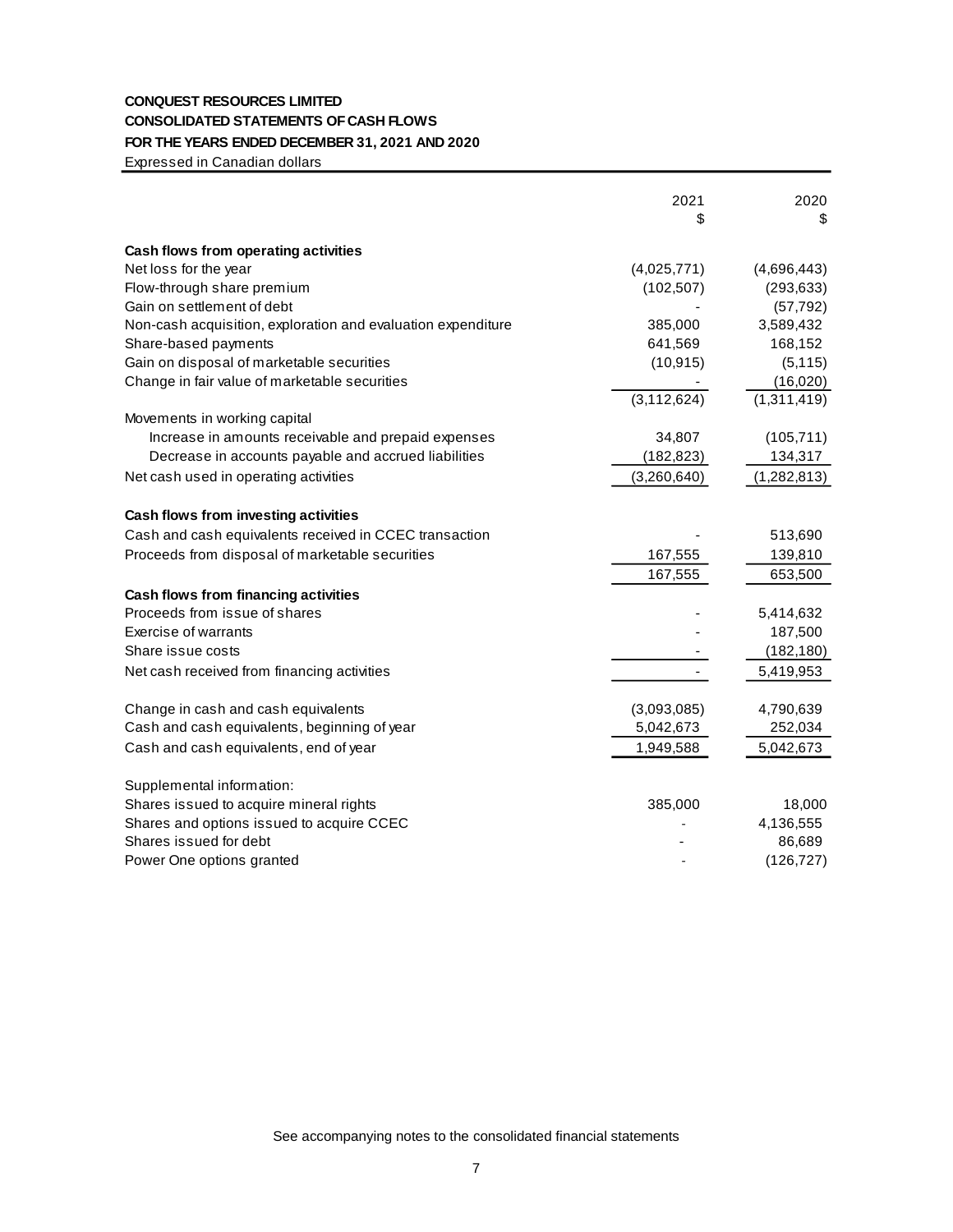## **1. NATURE OF OPERATIONS**

Conquest Resources Limited (the "Company" or "Conquest") has interests in exploration and evaluation properties located in northern Ontario. Substantially all of the Company's efforts are devoted to acquiring, exploring and developing these properties. Conquest is a public company listed on the TSX Venture Exchange ("TSX-V") and trades under the symbol "CQR.V". The Company's head office is located at 55 University Ave, Suite 1805, Toronto, Ontario, M5J 2H7.

There has been no determination whether the Company's interests in its properties contain mineral resources which are economically recoverable. Major expenditures are required to locate and establish mineral deposits, to develop metallurgical processes and to construct mining and processing facilities. The Company's continued existence is dependent upon discovery of economically recoverable reserves, the ability to obtain necessary financing to complete development and future profitable production or proceeds from disposition. The Company's exploration operations are subject to government legislation, policies and controls relating to prospecting, development, production, environmental protection, mining taxes and labour standards. In order for the Company to carry out its exploration and mining activities, the Company is required to hold certain permits. There is no assurance that the Company's existing permits will be renewed or that new permits that have been applied for will be granted. The Company has taken steps to verify title to properties in which it has an interest in accordance with industry standards for the current stage of development of such properties, however, these procedures do not guarantee the Company's title. Property title may be subject to government licensing requirements, social licensing requirements, unregistered prior agreements, unregistered claims, aboriginal claims and non-compliance with regulatory requirements. The Company's properties may also be subject to increases in taxes and royalties, renegotiating contracts, and political uncertainty.

The Company's operations could be significantly adversely affected by the ongoing effects of the global spread of the contagious coronavirus, causing the outbreak of COVID-19 respiratory disease which was declared a pandemic by the World Health Organization on March 11, 2020. The Company cannot predict the future impact the COVID-19 pandemic will have on its operations, including uncertainties relating to the duration of the outbreak, the impact on schedules and timelines for planned operations or exploration programs and the length of travel and quarantine restrictions imposed by governmental authorities. In addition, this widespread health crisis has adversely affected the economies and financial markets of many countries, resulting in an economic downturn that could further affect the Company's operations and ability to finance its operations. The COVID-19 pandemic has not made a material impact on the Company's operations as at December 31, 2021.

At December 31, 2021, the Company had not achieved profitable operations, had an accumulated deficit since inception and expects to incur further losses in the development of its business. These consolidated financial statements are prepared on the basis that the Company will continue as a going concern, which assumes that the Company will be able to meet its obligations and continue its operations for the next fiscal year at the minimum. The Company continues to evaluate its estimates and assumptions based on its historical performance and other factors including expectations of future events that are believed to be reasonable under the circumstances.

# **2. BASIS OF PREPARATION**

These consolidated financial statements of the Company and its subsidiaries are prepared in accordance with International Financial Reporting Standards ("IFRS"), as issued by the International Accounting Standards Board ("IASB"). The policies set out below were consistently applied to all the periods presented, unless otherwise noted.

These consolidated financial statements have been prepared on a historical cost basis except for marketable securities which are measured at fair value. In addition, these consolidated financial statements have been prepared using the accrual basis of accounting, except cash flow information.

These consolidated financial statements were approved by the Board of Directors on April 28, 2022.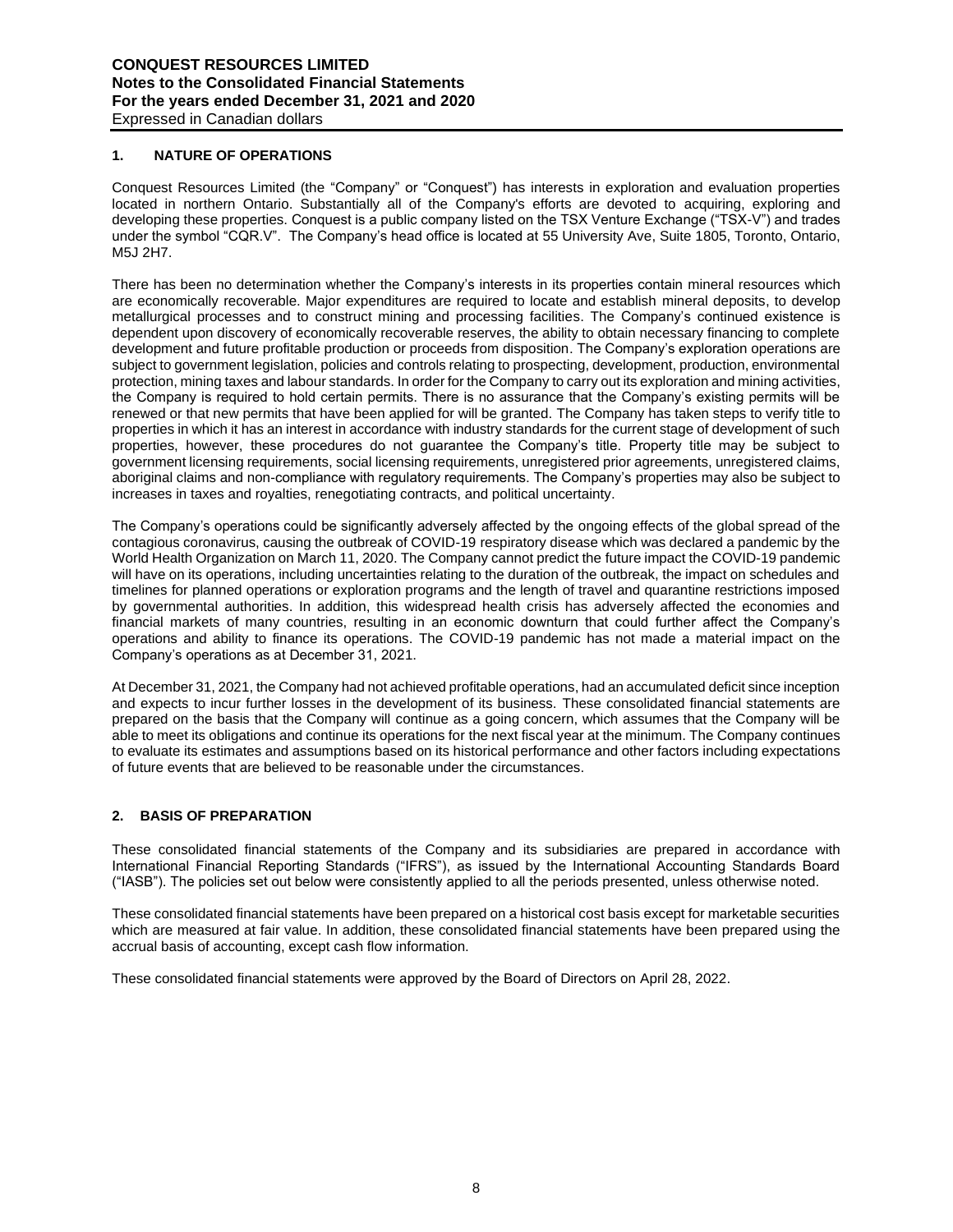# **3. SUMMARY OF SIGNIFICANT ACCOUNTING POLICIES**

### **(a) Basis of consolidation**

The consolidated financial statements incorporate the financial statements of the Company and entities controlled by the Company, being its wholly owned subsidiaries Northern Nickel Mining Inc., Eaglerock Minerals Ltd. and Baobab Minerals Inc. (inactive). Subsidiaries consist of entities over which the Company is exposed to, or has rights to, variable returns as well as the ability to affect those returns through the power to direct the relevant activities of the entity. Subsidiaries are fully consolidated from the date control is transferred to the Company and are de-consolidated from the date control ceases. The financial statements include all the assets, liabilities, revenues, expenses and cash flows of the Company and its subsidiaries after eliminating inter-entity balances and transactions.

The results of subsidiaries acquired or disposed of during the year are included in the consolidated statement of operations from the effective date of acquisition or up to the effective date of disposal, as appropriate. Where necessary, adjustments are made to the financial statements of subsidiaries to bring the accounting policies used into line with those used by the Company. All material intra-company transactions, balances, income, and expenses are eliminated on consolidation.

Effective January 31, 2021, the Company's two wholly owned subsidiaries Northern Nickel Mining Inc. and Eaglerock Mineral Limited were amalgamated into Conquest. Consequently, these consolidated financial statements include the results of the two subsidiaries up to and including January 30, 2021.

# **(b) Acquisition, exploration, and evaluation expenditures**

Costs incurred to acquire mineral properties, rights and claims together with exploration and evaluation costs are expensed as incurred and included in the consolidated statement of operations until technical feasibility and commercial viability of extraction of reserves are demonstrable. Once a mine development decision has been made by the Company, subsequent expenditures incurred to develop the mine will be capitalized to mineral properties. Exploration costs include an allocation of administration and salary costs (including share-based payments) as determined by management, where they directly relate to specific projects.

Note 3(m) outlines the Company's change of accounting policies in the recognition of acquisition costs during the year ended December 31, 2020.

The Company may occasionally enter into transfer-out arrangements, whereby the Company transfers part of a mineral interest, as consideration, for an agreement by the transferee to meet certain exploration and evaluation expenditures that would have otherwise been undertaken by the Company. The Company does not record any expenditures made by the transferee on its behalf. Any cash consideration received from the agreement is recorded to reduce the amount of acquisition cost, exploration, and evaluation expenditures in the consolidated statement of operations.

## **(c) Rehabilitation provisions**

The Company will record a liability for the estimated future costs associated with legal and constructive obligations relating to the reclamation and closure of its exploration assets. This amount will be initially recorded at its discounted present value with subsequent annual recognition of an accretion expense on the discounted liability. Management is currently not aware of any existing significant legal or constructive obligations relating to the reclamation of its mineral property interests and therefore no such liability has been recorded at December 31, 2020 and 2019.

### **(d) Impairment of non-financial assets**

At the end of each reporting period, non-financial assets are subject to impairment tests whenever events or changes in circumstances indicate that their carrying amount may not be recoverable. Where the carrying value of an asset exceeds its recoverable amount, which is the higher of value in use and fair value less costs to sell, the asset is written down accordingly. Any impairment is recognized in operations.

## **(e) Cash and cash equivalents**

Cash and cash equivalents are comprised of cash on hand, deposits in banks and highly liquid investments having original terms to maturity of 90 days or less when acquired.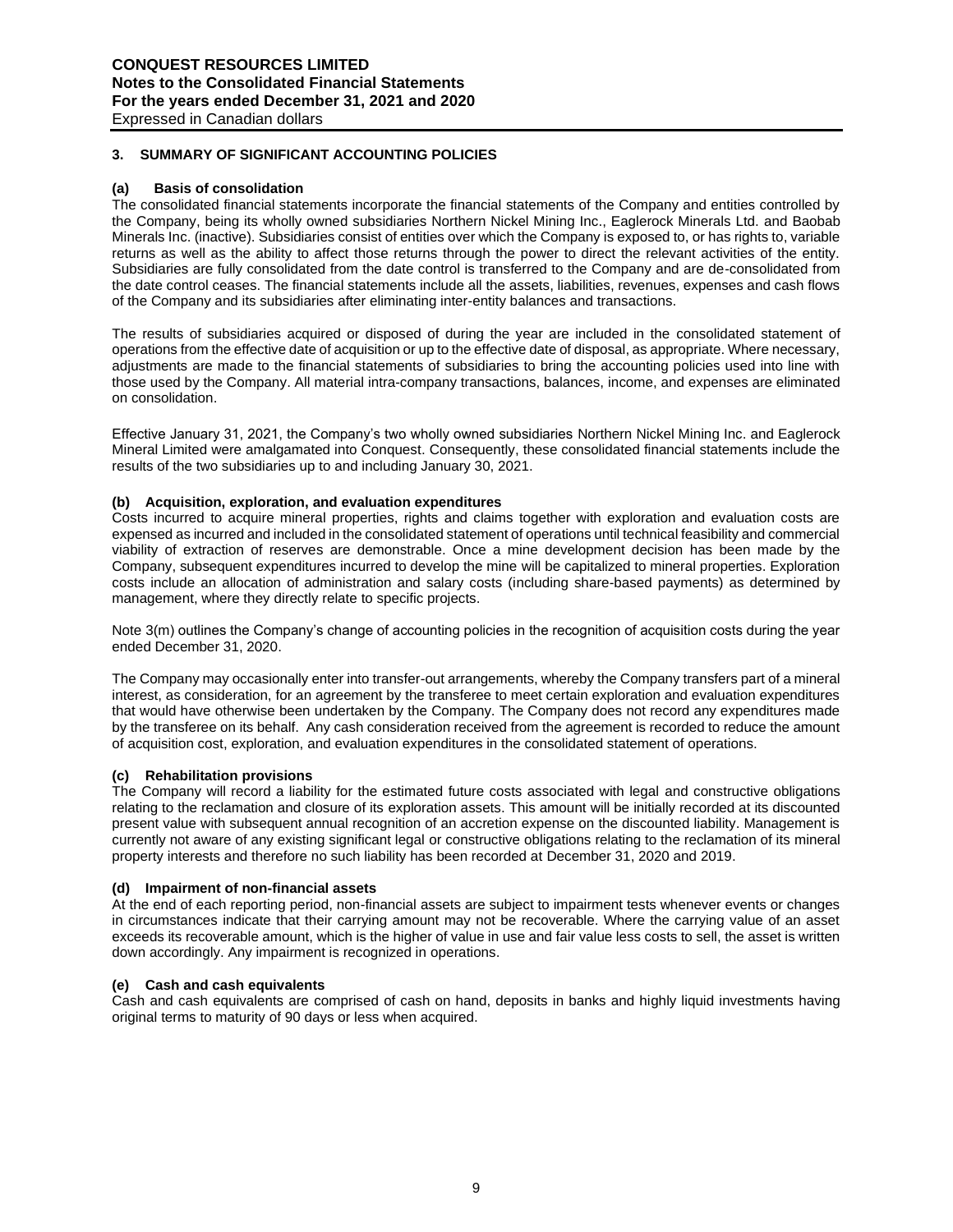#### **(f) Financial instruments**

#### **Financial assets**

### *Initial recognition and measurement*

Non-derivative financial assets within the scope of IFRS 9 are classified and measured as "financial assets at fair value", as either FVPL or FVOCI, and "financial assets at amortized costs", as appropriate. The Company determines the classification of financial assets at the time of initial recognition based on the Company's business model and the contractual terms of the cash flows.

All financial assets are recognized initially at fair value plus, in the case of financial assets not at FVPL, directly attributable transaction costs on the trade date at which the Company becomes a party to the contractual provisions of the instrument.

#### *Subsequent measurement – financial assets at amortized cost*

After initial recognition, financial assets measured at amortized cost are subsequently measured at the end of each reporting period at amortized cost using the Effective Interest Rate ("EIR") method. Amortized cost is calculated by taking into account any discount or premium on acquisition and any fees or costs that are an integral part of the EIR. The EIR amortization is included in finance income in the consolidated statements of operations. Cash and amounts receivable held for collection of contractual cash flows are measured at amortized cost.

#### *Subsequent measurement – financial assets at FVPL*

Financial assets measured at FVPL include financial assets management intends to sell in the short term and any derivative financial instrument that is not designated as a hedging instrument in a hedge relationship. Financial assets measured at FVPL are carried at fair value in the consolidated statements of financial position with changes in fair value recognized in other income or expense in the consolidated statements of operations. The Company measures its marketable securities at FVPL.

#### *Subsequent measurement – financial assets at FVOCI*

Financial assets measured at FVOCI are non-derivative financial assets that are not held for trading and the Company has made an irrevocable election at the time of initial recognition to measure the assets at FVOCI. The Company does not measure any financial assets at FVOCI.

After initial measurement, investments measured at FVOCI are subsequently measured at fair value with unrealized gains or losses recognized in other comprehensive loss in the consolidated statements of comprehensive loss. When the investment is sold, the cumulative gain or loss remains in accumulated other comprehensive loss and is not reclassified to profit or loss.

Dividends from such investments are recognized in other income in the consolidated statements of operations when the right to receive payments is established.

#### *Derecognition*

A financial asset is derecognized when the contractual rights to the cash flows from the asset expire, or the Company no longer retains substantially all the risks and rewards of ownership.

#### *Impairment of financial assets*

The Company has elected to apply the simplified approach to impairment as permitted by IFRS 9, which requires the expected lifetime loss to be recognized at the time of initial recognition of the receivable. To measure estimated credit losses, amounts receivable have been grouped based on shared credit risk characteristics, including the number of days past due. An impairment loss is reversed in subsequent periods if the amount of the expected loss decreases, and the decrease can be objectively related to an event occurring after the initial impairment was recognized. The Company has no financial assets subject to impairment at December 31, 2021.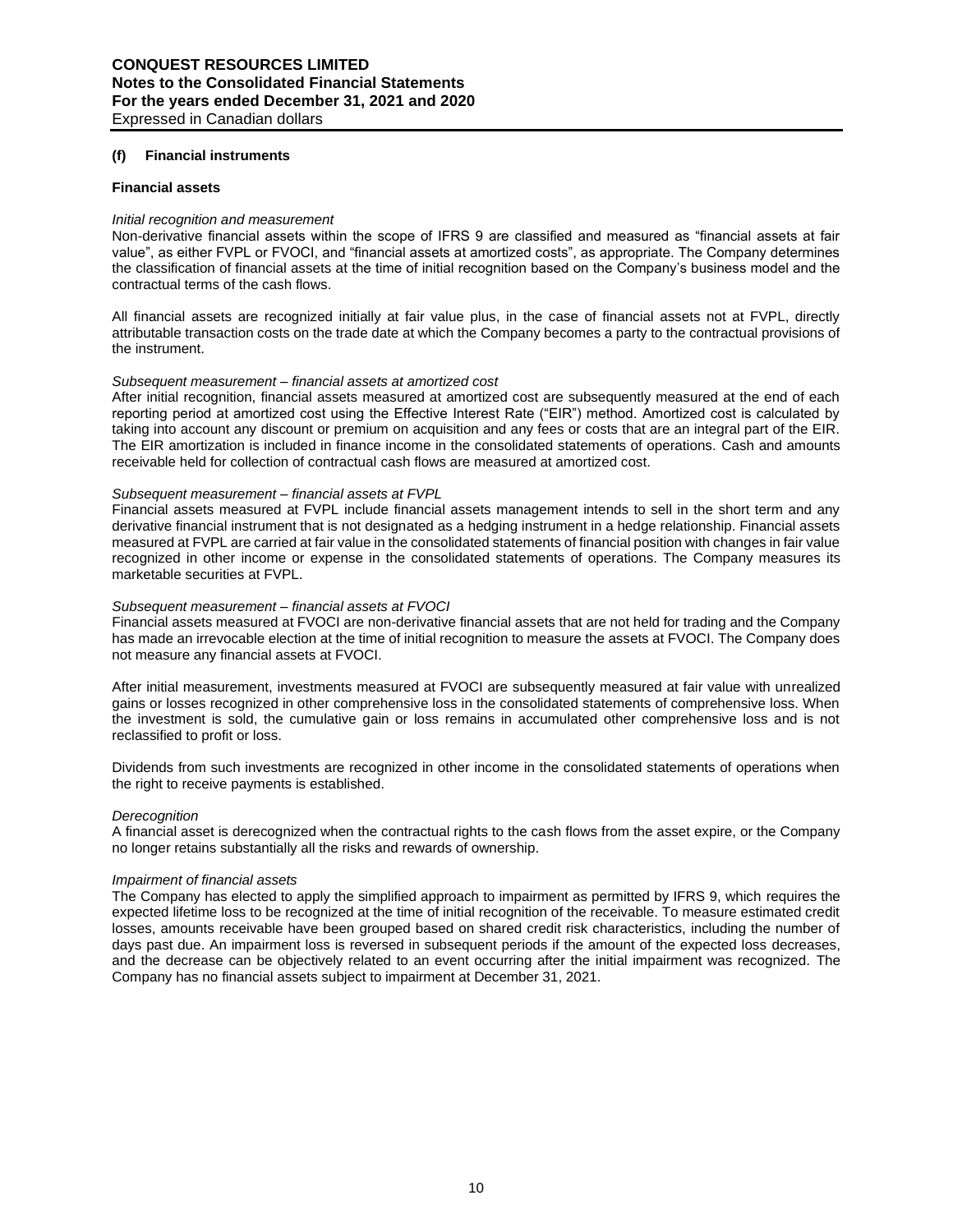# **3. SUMMARY OF SIGNIFICANT ACCOUNTING POLICIES (CONTINUED)**

#### **(f) Financial instruments (continued)**

#### **Financial liabilities**

#### *Initial recognition and measurement*

Financial liabilities are measured at amortized cost, unless they are required to be measured at FVPL as is the case for held for trading or derivative instruments, or the Company has opted to measure the financial liability at FVPL. The Company's financial liabilities include accounts payable and accrued liabilities, which are each measured at amortized cost. All financial liabilities are recognized initially at fair value and in the case of long-term debt, net of directly attributable transaction costs.

#### *Subsequent measurement – financial liabilities at amortized cost*

After initial recognition, financial liabilities measured at amortized cost are subsequently measured at the end of each reporting period at amortized cost using the EIR method. Amortized cost is calculated by taking into account any discount or premium on acquisition and any fees or costs that are an integral part of the EIR. The EIR amortization is included in finance cost in the consolidated statements operations.

#### *Derecognition*

A financial liability is derecognized when the obligation under the liability is discharged, cancelled or expires with any associated gain or loss recognized in other income or expense in the consolidated statements of operations.

#### **(g) Functional and presentation currencies**

The functional currency of the Company and its subsidiaries is the Canadian dollar. In preparing the financial statements of the individual entities, transactions in currencies other than the entity's functional currency (foreign currencies) are recognised at the rates of exchange prevailing at the dates of the transactions. At the end of each reporting period, monetary items denominated in foreign currencies are retranslated at the rates prevailing at that date. Non-monetary items denominated in foreign currencies are retranslated at the rates prevailing on the transaction dates. Foreign currency translation differences are recognized in the consolidated statement of operations.

### **(h) Flow-through financing**

The Company finances a portion of its project exploration activity through the issuance of flow-through shares.

Under the terms of the flow-through share issues, the tax attributes of the related expenditures are renounced to investors and deferred income tax expense and income tax liabilities are increased by the estimated income tax benefits renounced by the Company to the investors. On the date of issuance of the flow-through shares, the premium relating to the proceeds received in excess of the closing market price of the Company's shares is allocated to liabilities as share premium liability. The share premium liability is reduced pro-rata based on the percentage of flow-through expenditures renounced in comparison to renunciations required under the terms of the flow-through share agreement. The reduction to the premium liability in the period of renunciation is recognized through profit or loss.

Where the Company has unused tax benefits on loss carry forwards and tax pools in excess of book value available for deduction which have not been previously accounted for as deferred tax assets, the Company records a deferred tax asset to offset the increase in deferred tax liabilities resulting in an offsetting recovery of deferred income taxes being recognized through profit or loss in the reporting period.

## **(i) Share-based payments**

Equity-settled share-based payments to employees and others providing similar services are measured at the fair value of the equity instruments at the grant date. The Company records compensation cost using the fair value method of accounting for share-based payments. The fair value of stock options is determined using the Black-Scholes option pricing model. The fair value of the options is recognized over the vesting period as share-based payments expense and share-based payment reserve.

Equity-settled share-based payment transactions with parties other than employees are measured at the fair value of the goods or services received, except where that fair value cannot be estimated reliably, in which case they are measured at the fair value of the equity instruments granted, measured at the date the entity obtains the goods or the counterparty renders the service.

When options are exercised, the proceeds received, together with any related amount in share-based payment reserve, is credited to capital stock. On expiry, any related amount in share-based payment or warrant reserve is credited to deficit.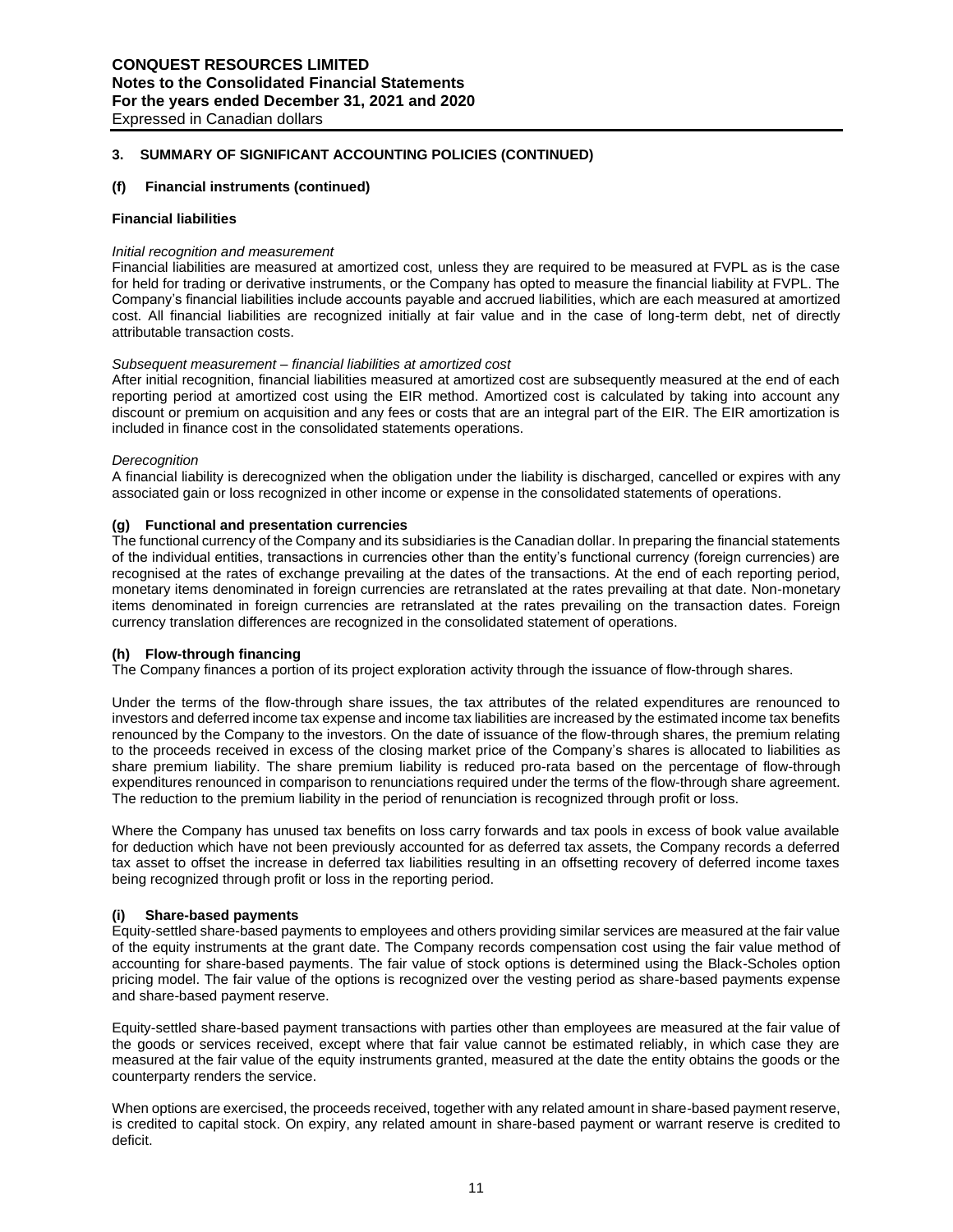## **3. SUMMARY OF SIGNIFICANT ACCOUNTING POLICIES (continued)**

#### **(j) Critical accounting judgements and key sources of estimation uncertainty**

In the process of applying the Company's accounting policies above, management has identified the judgemental areas that have the most significant effect on the amounts recognised in the financial statements (apart from those involving estimations), which are dealt with below:

#### *Key sources of estimation uncertainty*

Preparation of financial statements requires management to make estimates and assumptions that affect the amounts reported for assets and liabilities as at the statement of financial position date and the amounts reported for revenues and expenses during the period. The nature of estimation means that actual outcomes could differ from those estimates. The key sources of estimation uncertainty are discussed below:

#### *Mineral resource estimates*

Mineral resources are estimated in accordance with Canadian Institute of Mining, Metallurgy and Petroleum Standards on Mineral Resources and Reserves, Definitions and Guidelines and disclosed in accordance with National Instrument 43-101, "Standards of Disclosure for Mineral Projects" issued by the Canadian Securities Administrators. There are numerous uncertainties inherent in estimating mineral reserves and mineral resources, including many factors beyond the Company's control. Such estimation is a subjective process, and the accuracy of any mineral reserve or mineral resource estimate is a function of the quantity and quality of available data and of the assumptions made and judgments used in engineering and geological interpretation. Differences between management's assumptions such as metal prices and market conditions could have a material effect in the future on the Company's financial position and results of operations.

#### *Share-based payments*

Estimation of share-based payment costs requires the selection of an appropriate valuation model and consideration as to the inputs necessary for the valuation model chosen. The Company has made estimates as to the volatility of its own shares, the probable life of options granted and the time of exercise of those options. The model used by the Company is the Black-Scholes valuation model.

#### *Income, sales, withholding and other taxes*

The Company is subject to income, sales, withholding and other taxes. Significant judgment is required in determining the Company's provisions for taxes. There are many transactions and calculations for which the ultimate tax determination is uncertain during the ordinary course of business. The Company recognizes liabilities for anticipated tax audit issues based on estimates of whether additional taxes will be due. The determination of the Company's income, sales, withholding and other tax liabilities requires interpretation of complex laws and regulations. The Company's interpretation of taxation law as applied to transactions and activities may not coincide with the interpretation of the tax authorities. All tax related filings are subject to government audit and potential reassessment subsequent to the financial statement reporting period. Where the final tax outcome of these matters is different from the amounts that were initially recorded, such differences will impact the tax related accruals and deferred income tax provisions in the period in which such determination is made.

#### *Assets' carrying values and impairment charges*

In the determination of carrying values and impairment charges, management looks at the higher of recoverable amount or fair value less costs to sell in the case of assets and at objective evidence, significant or prolonged decline of fair value on financial assets indicating impairment. These determinations and their individual assumptions require that management make a decision based on the best available information at each reporting period.

*Contingencies* See note 11

#### *Estimation of rehabilitation provisions and asset retirement obligations and the timing of expenditure*

The estimated future costs associated with legal and constructive obligations relating to the reclamation, rehabilitation and closure of exploration assets are updated annually during the life of a project to reflect known developments, (e.g., revisions to cost estimates and to the estimated lives of operations), and are subject to review at regular intervals. Decommissioning, restoration, and similar liabilities are estimated based on the Company's interpretation of current regulatory requirements, constructive obligations and are measured at fair value. Fair value is estimated based on the net present value of estimated future cash expenditures for the settlement of decommissioning, restoration or similar liabilities that may occur upon decommissioning of the mine. Such estimates are subject to change based on changes in laws and regulations and negotiations with regulatory authorities.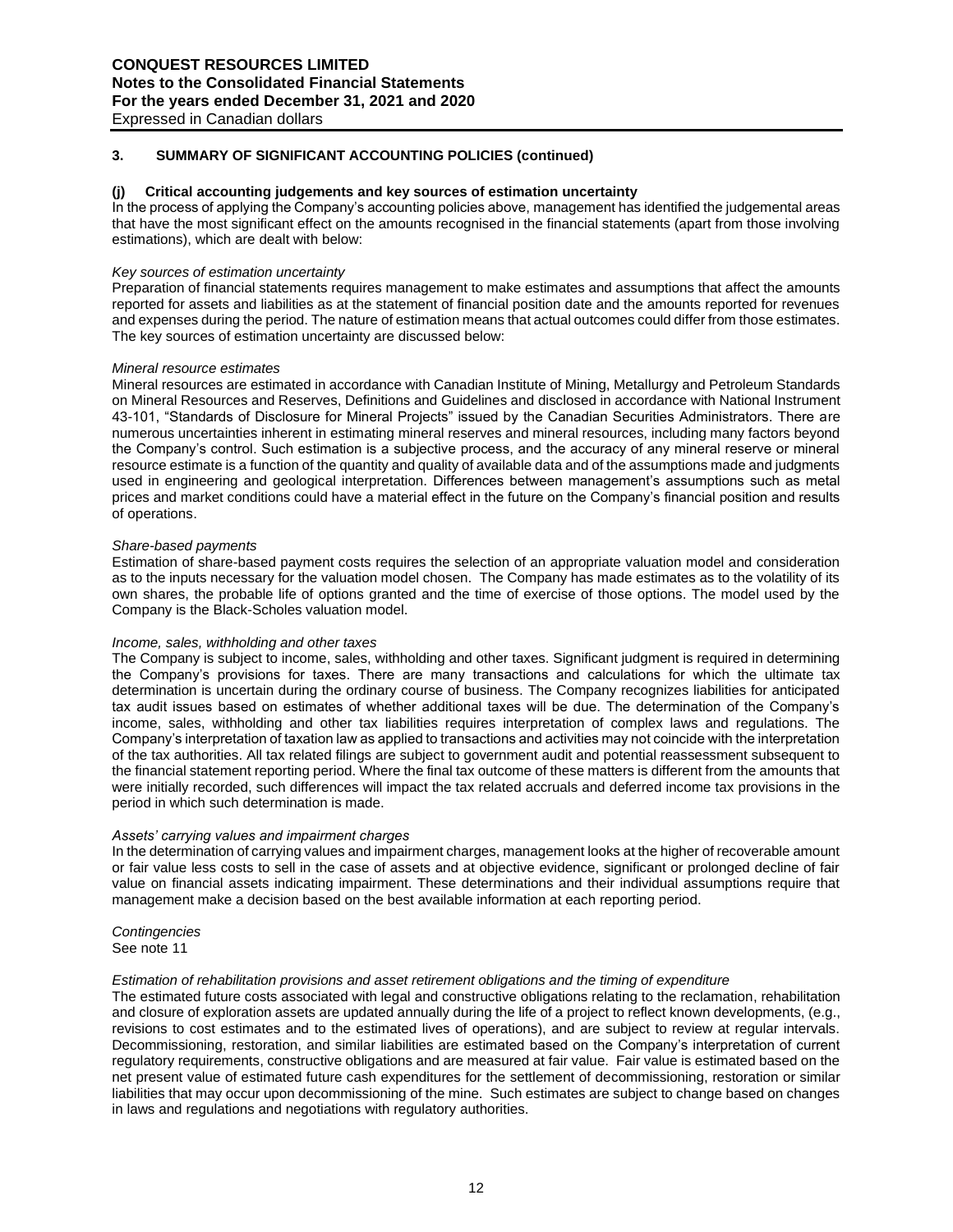# **3. SUMMARY OF SIGNIFICANT ACCOUNTING POLICIES (continued)**

### **(k) Loss per share**

Basic loss per share is calculated using the weighted average number of shares outstanding. Diluted loss per share assumes that any proceeds from the exercise of dilutive stock options and warrants would be used to repurchase common shares at the average market price during the period, with the incremental number of shares being included in the denominator of the diluted loss per share calculation. The diluted loss per share calculation excludes any potential conversion of options and warrants that would decrease loss per share. As a result, all outstanding convertible securities during the years ended December 31, 2021 and 2020 have been excluded from diluted loss per share.

## **(l) Income taxes**

Deferred tax assets and liabilities are recognized for the future tax consequences attributable to differences between the financial statement carrying amounts of existing assets and liabilities and their respective tax bases. Deferred tax assets and liabilities are measured using enacted or substantively enacted tax rates expected to apply to taxable income in the years in which those temporary differences are expected to be recovered or settled. Deferred income tax assets also result from unused loss carry forwards, resource related pools and other deductions. A deferred tax asset is recognized for unused tax losses, tax credits and deductible temporary differences to the extent that it is probable that future taxable profits will be available against which they can be utilized. Deferred tax assets are reviewed at each reporting date and are reduced to the extent that it is no longer probable that the related tax benefit will be realized.

## **(m) Changes in Accounting Policies**

During the year ended December 31, 2020, the Company adopted a number of new IFRS standards, interpretations, amendments and improvements of existing standards that became effective during the fiscal year. These included IAS 1 – Presentation of Financial Statements ("IAS 1") and IAS 8, IFRS 3 – Business Combinations, ("IFRS 3") IFRS 10 – Consolidated Financial Statements ("IFRS 10"), and IAS 28. These new standards and changes did not have any material impact on the Company's financial statements.

In addition, during the year ended December 31, 2020, the Company made a voluntary change of accounting policy to expense costs incurred to acquire mineral properties, rights and claims prior to the establishment of technical feasibility and commercial viability of extracting mineral resources. The change of accounting policy resulted in all expenditures, including the acquisition, exploration, and evaluation costs, associated with such early-stage mineral properties and projects being recognized as expenses on the statements of operations and comprehensive loss. Prior to the change of accounting policy, acquisition costs were capitalized as assets while exploration and evaluation costs were expensed.

The voluntary change of accounting policy is applied retrospectively to all periods presented in these consolidated financial statements. Accordingly, the amounts capitalized at December 31, 2019 in total of \$627,901 have been expensed retrospectively, resulting in the elimination of the mineral property and investment in mineral rights assets previously reported at December 31, 2019, and an increase to the opening balance of deficit in the consolidated statements of financial position as at December 31, 2019.

## **(n) New standards and interpretations not yet adopted**

Certain pronouncements were issued by the IASB or the IFRIC that are mandatory for accounting periods commencing on or after January 1, 2021. Many are not applicable or do not have a significant impact to the Company and have been excluded. The following have not yet been adopted and are being evaluated to determine their impact on the Company.

IFRS 10 – Consolidated Financial Statements ("IFRS 10") and IAS 28 – Investments in Associates and Joint Ventures ("IAS 28") were amended in September 2014 to address a conflict between the requirements of IAS 28 and IFRS 10 and clarify that in a transaction involving an associate or joint venture, the extent of gain or loss recognition depends on whether the assets sold or contributed constitute a business. The effective date of these amendments is yet to be determined. However early adoption is permitted.

IAS 1 – Presentation of Financial Statements ("IAS 1") was amended in January 2020 to provide a more general approach to the classification of liabilities under IAS 1 based on the contractual arrangements in place at the reporting date. The amendments clarify that the classification of liabilities as current or noncurrent is based solely on a company's right to defer settlement at the reporting date. The right needs to be unconditional and must have substance. The amendments also clarify that the transfer of a company's own equity instruments is regarded as settlement of a liability, unless it results from the exercise of a conversion option meeting the definition of an equity instrument. The amendments are effective for annual periods beginning on January 1, 2023.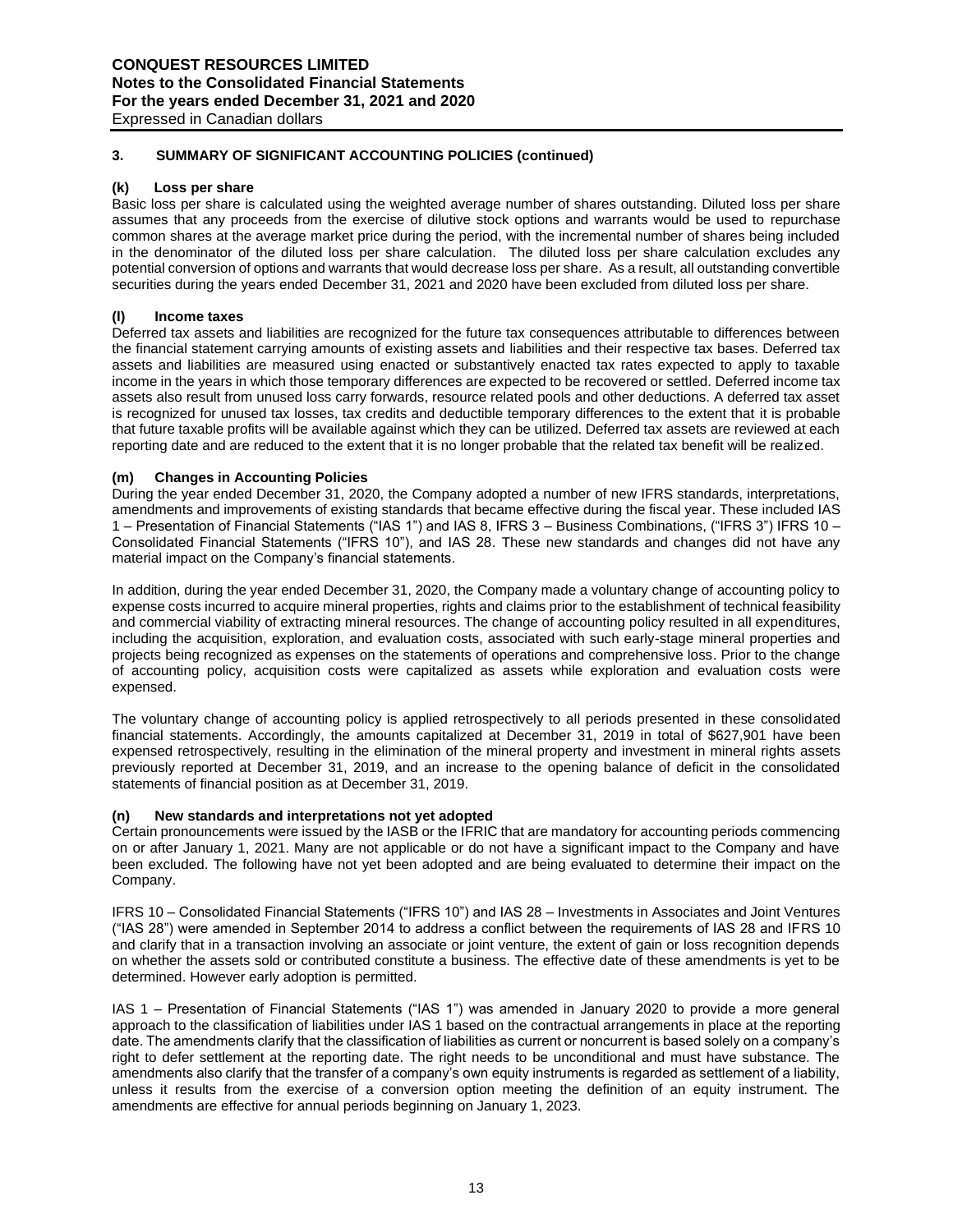# **3. SUMMARY OF SIGNIFICANT ACCOUNTING POLICIES (continued)**

## **(o) New standards and interpretations not yet adopted (continued)**

IAS 37 – Provisions, Contingent Liabilities, and Contingent Assets ("IAS 37") was amended. The amendments clarify that when assessing if a contract is onerous, the cost of fulfilling the contract includes all costs that relate directly to the contract – i.e., a full-cost approach. Such costs include both the incremental costs of the contract (i.e., costs a company would avoid if it did not have the contract) and an allocation of other direct costs incurred on activities required to fulfill the contract – e.g. contract management and supervision, or depreciation of equipment used in fulfilling the contract. The amendments are effective for annual periods beginning on January 1, 2022.

IFRS 3 – Business Combinations ("IFRS 3") was amended. The amendments introduce new exceptions to the recognition and measurement principles in IFRS 3 to ensure that the update in references to the revised conceptual framework does not change which assets and liabilities qualify for recognition in a business combination. An acquirer should apply the definition of a liability in IAS 37 – rather than the definition in the Conceptual Framework – to determine whether a present obligation exists at the acquisition date as a result of past events. For a levy in the scope of IFRIC 21, the acquirer should apply the criteria in IFRIC 21 to determine whether the obligating event that gives rise to a liability to pay the levy has occurred by the acquisition date. In addition, the amendments clarify that the acquirer should not recognize a contingent asset at the acquisition date. The amendments are effective for annual periods beginning on January 1, 2022.

IAS 16 – Property, Plant and Equipment ("IAS 16") was amended. The amendments introduce new guidance, such that the proceeds from selling items before the related property, plant and equipment is available for its intended use can no longer be deducted from the cost. Instead, such proceeds are to be recognized in profit or loss, together with the costs of producing those items. The amendments are effective for annual periods beginning on January 1, 2022.

## **4. MARKETABLE SECURITIES**

At December 31, 2020, the Company held 356,000 shares of Osisko Metals Incorporated ("Osisko", TSX-V: OM) with a quoted market value of \$156,640. The Osisko shares were acquired through the acquisition of Canadian Continental Exploration Corp. ("CCEC") in October 2020. All the Osisko shares were disposed in May 2021 and a gain \$10,915 (2020 - \$5,115) was included in the statement of loss and comprehensive loss for year ended December 31, 2021.

## **5. MINERAL PROPERTIES – EXPLORATION AND EVALUATION EXPENDITURES**

The following table shows the Company's cumulative exploration and evaluation expenditures which have been expensed according to the Company's accounting policy:

|                    | December 31,<br>2021<br>\$ | Additions<br>2021 | December 31.<br>2020 | Additions<br>2020 | December 31,<br>2019 |
|--------------------|----------------------------|-------------------|----------------------|-------------------|----------------------|
|                    |                            |                   |                      |                   |                      |
| Belfast-TeckMag    | 8,322,295                  | 2,839,357         | 5,482,938            | 4,503,863         | 979,074              |
| Alexander          | 6,250,352                  | 1.792             | 6,248,560            | 1.792             | 6,246,768            |
| Smith Lake         | 1,270,194                  | 645               | 1,269,549            | 851               | 1,268,698            |
| King Bay           | 1,003,189                  |                   | 1,003,189            |                   | 1,003,189            |
| Lake Nipigon Basin | 16,000                     | 16,000            |                      |                   |                      |
| Total              | 16,862,030                 | 2,857,794         | 14,004,236           | 4,506,506         | 9,497,729            |

## **Belfast-TeckMag, Emerald Lake, Ontario**

The Belfast-TeckMag Project is comprised of multiple properties evovled from the Company's orginal Golden Rose Property. In 2017, the Company acquired certain mining leases, staked mining claims and adjacent claim blocks, collectively known as the Golden Rose Property, situated in Afton and Scholes townships at Emerald Lake approximately 65 km northeast of Sudbury, Ontario. A portion of the Golden Rose property comprising unpatented staked claims is subject to a 1.5% NSR in favour of Osisko Gold Royalties Ltd., and the patented claims and leases are subject to a 2% NSR in favour of EnerMark Inc.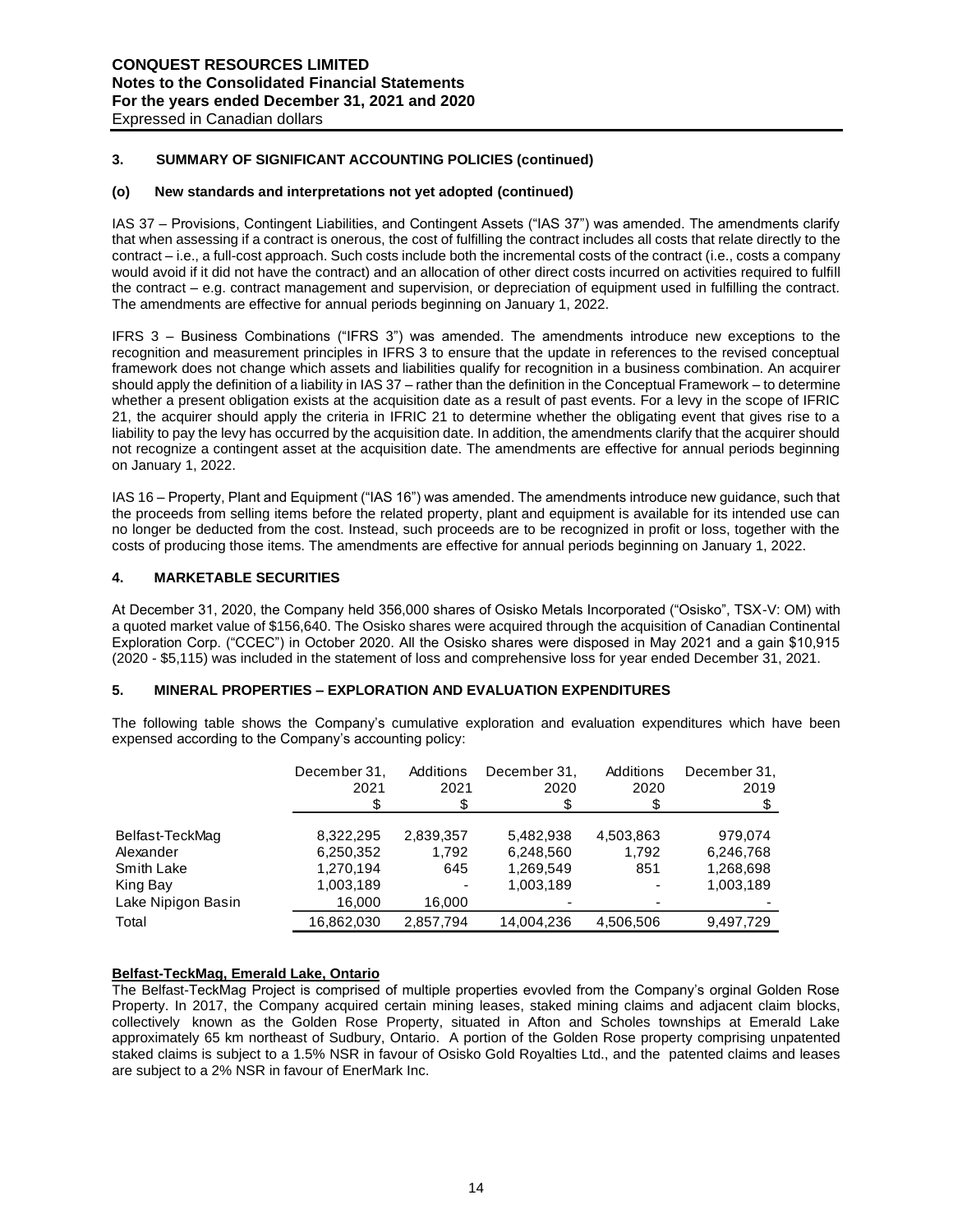## **5. MINERAL PROPERTIES – EXPLORATION AND EVALUATION EXPENDITURES (CONTINUED)**

### **Belfast-TeckMag, Emerald Lake, Ontario (Continued)**

In October 2020, through the acquisition of CCEC, the Company acquired the TeckMag Property comprised of a large package of mining claims which surrounds the Golden Rose Property .

In November 2020, the Company acquired the Belfast Property by staking and acquisition of certain mining claim cells adjacent to the TeckMag Property. In addition, certain mining claim cells were purchased in the Belfast area from a third party for \$10,000 and the issuance of 100,000 shares of Conquest valued at \$18,000 at the date of their issuance. On November 2, 2020, the Board of Directors awarded an incentive bonus to the initiators of the Belfast Property in the form of the grant of a total NSR of 1.5 % on the Belfast Project to certain management of the Company.

#### **Alexander Property, Red Lake, Ontario**

The Company has earned a 100% interest in the Alexander Property, a group of patented mining claims situated in Balmer Township, Red Lake Mining District, Ontario, subject to a 2% net smelter return ("NSR") in favour of Energold Minerals Inc. ("Energold"). Energold is controlled by a director of the Company.

#### **Smith Lake Property, Missinabie, Ontario**

The Company holds certain patented mining leases and mining claims in the Missinabie area of Northern Ontario, in Leeson, Stover and Rennie Townships, Sault Ste. Marie Mining Division.

# **King Bay Property, Sturgeon Lake, Ontario**

The King Bay property comprises a mining Lease and certain patented mining claims at Sturgeon Lake, in northwestern Ontario.

#### **LNB Property, Lake Nipigon Basin, Ontario**

On November 11, 2021, Conquest entered into an agreement to purchase 100% of the LNB property that is considered to be prospective for uranium mineralization associated with veins and faults at or near the Archean-Proterozoic unconformity, Ni-Cu-PGE mineralization associated with Proterozoic rift mafic intrusive rocks located at the unconformity south of Black Sturgeon Lake in the Lake Nipigon Basin (the "LNB" property).

Under the terms of the agreement, the Company is required to issue 800,000 common shares with an initial 200,000 shares issued to the vendor immediately upon receiving TSX-V approval to issue the shares. The remaining 600,000 shares are to be issued in three tranches whereby 200,000 common shares will be issued on each of the second, third and fourth anniversaries of the agreement. Under the terms of the agreement, Conquest can earn 100% interest in the LNB property by issuing 200,000 shares per year over 4 years and spending \$400,000 in exploration costs, subject to a 2% NSR with a buy-back of 1% at any time for \$1,000,000.

## **6. ACCOUNTS PAYABLE AND ACCRUED LIABILITIES**

| (a)                                           |              |              |
|-----------------------------------------------|--------------|--------------|
|                                               | December 31, | December 31, |
|                                               | 2021         | 2020         |
|                                               |              |              |
| Trade payables                                | 279.504      | 152.630      |
| CCEC warrant liability (Note (b))             |              | 275,000      |
| Payable to related parties (Note 10)          | 27.593       | 66,350       |
| Accrued liabilities                           | 28,220       | 24,160       |
| Total amounts payable and accrued liabilities | 335,317      | 518,140      |
|                                               |              |              |

#### **(b) CCEC warrant liability**

**(a)**

Prior to its acquisition by Conquest, pursuant to the DGC Option/Joint Venture Agreement dated October 7, 2013, between CCEC and Teck Resources Limited ("Teck"), CCEC issued to Teck 1,100,000 CCEC share purchase warrants in consideration for an option to acquire Teck's interest in the DGC Ni-Cu-PGE Property located in Afton Township of Ontario. CCEC had an obligation to buy back the warrants from Teck at \$0.25 per warrant, for a total of \$275,000. As the CCEC warrants have a cash settlement feature, they were treated as a financial liability at December 31, 2020. The CCEC warrants issued to Teck were canceled in 2021 pursuant to a Purchase and Sale Agreement dated March 12, 2021, between Conquest and Teck.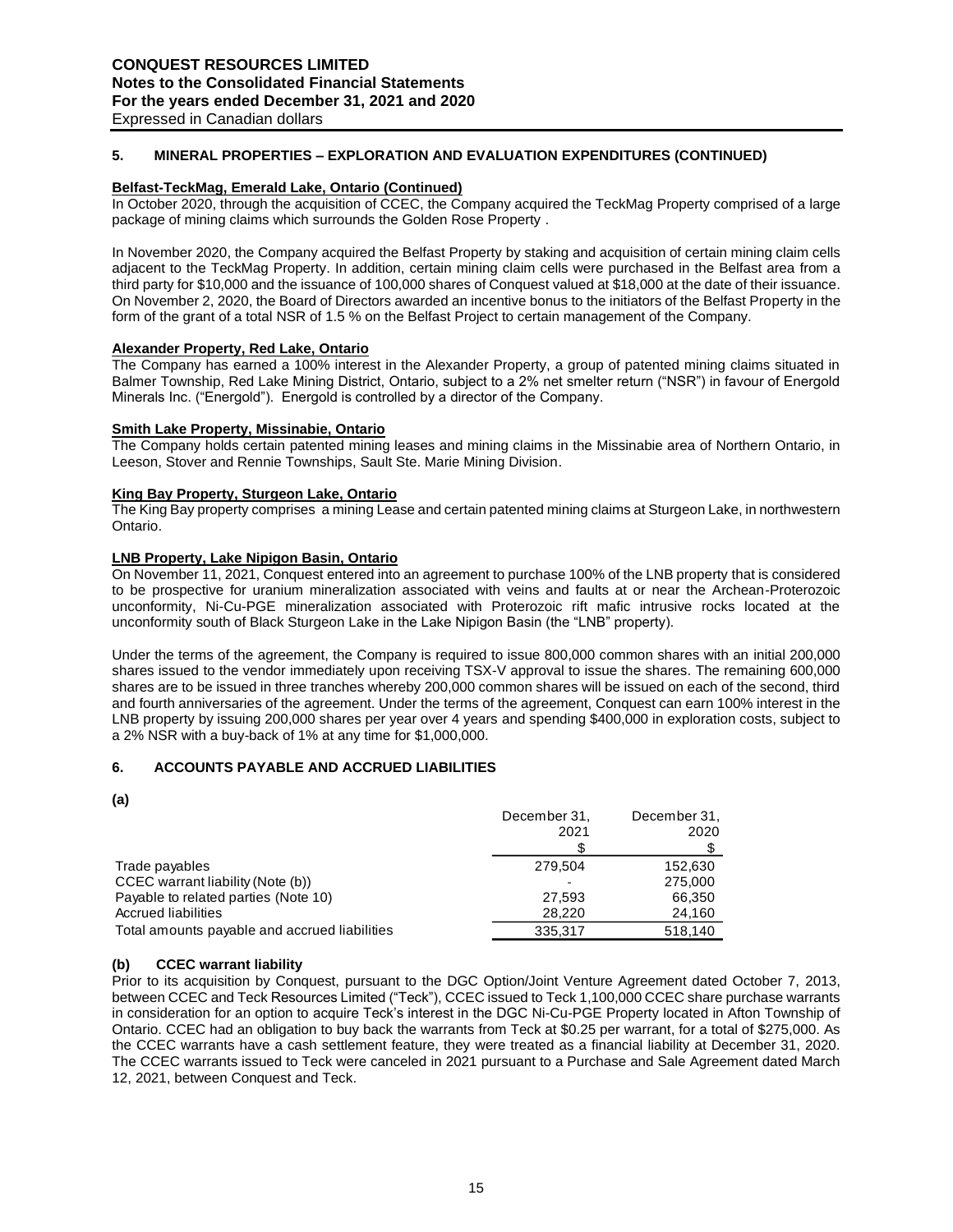# **7. SHARE CAPITAL**

Effective October 14, 2020, the Company consolidated all of its issued and outstanding common shares at a consolidation ratio of one (1) new post-consolidation share for every two and one half (2.5) pre-consolidation shares (the "Share Consolidation"). Therefore, all disclosures on the numbers of shares, warrants, options and their price or value per unit, in these consolidated financial statements have been adjusted to reflect the Share Consolidation.

In March 2020, the Company completed a non-brokered, private placement through the issuance of 800,000 flowthrough units and 400,000 non-flow-through units at a price of \$0.125 per unit, for gross proceeds of \$150,000. Each unit consists of one share and one-half of a share purchase warrant. One whole warrant is exercisable to purchase one common share at an exercise price of \$0.1875 for a period of one year from issue. Proceeds totaling \$100,000 from the issuance of flow-through shares must be spent on qualifying Canadian Exploration Expenditures by December 31, 2021. As a result of COVID-19, the Government of Canada has extended the timelines for expenditures of capital raised via flow-through shares by 12 months to December 31, 2022.

The fair value of the 600,000 share purchase warrants issued, in the amount of \$8,748, was estimated on the date of issue using the Black-Scholes option pricing model under the following assumptions: share price of \$0.075, expected dividend yield of 0%, expected volatility of 137%, risk free interest rate of 1.71% and an expected life of one year. Expected volatility is based on the historical share price volatility of the Company's shares over the past year.

In March 2020, the Company agreed to settle an aggregate indebtedness of \$144,480 by the issue of a total of 1,155,848 shares at a deemed issue price of \$0.125 per share. A gain in the amount of \$57,792 was recorded for the settlement due to the deemed issue price being higher than the market price of the shares at the time of the issue. See note 10.

On September 16, 2020, in connection with the acquisition of CCEC, the Company completed a non-brokered, private placement through the issuance of 21,105,265 units at a price of \$0.12 per unit, for gross proceeds of \$2,532,632, and 3,880,004 flow-through shares at a price of \$0.15, for gross proceeds of \$582,000. Each unit consists of one share and one-half of a share purchase warrant exercisable at \$0.18 per full warrant (total of 10,552,632 warrants) for a period of two years, expiring October 13, 2022. Proceeds from the issuance of flow-through shares must be spent on qualifying Canadian Exploration Expenditures by December 31, 2022.

The fair value of the 10,552,632 warrants issued, in the amount of \$571,064, was estimated on the date of issue using the Black-Scholes option pricing model under the following assumptions: fair value of shares of \$0.09, expected dividend yield of 0%, expected volatility of 143.8%, risk free interest rate of 0.24% and an expected life of two years. Expected volatility is based on the historical share price volatility of the Company's shares over the past two years.

The flow-through shares were issued at a premium of \$0.06 per share to the fair value of shares issued in the concurrent non-flow-through offering. The premium of \$221,385 was recognized as a liability at the time of issuance, and \$215,504 was subsequently reversed and recorded as other income in the statement of operations upon its renunciation effective December 31, 2020.

Also on September 16, 2020, Conquest issued 10,000,000 units to Kirkland Lake Gold Ltd. ("Kirkland Lake") at a price of \$0.13 each for gross proceeds of \$1,300,000. Each Kirkland Lake unit consists of one common share of Conquest and one quarter of one share purchase warrant of Conquest. Each full share purchase warrant is exercisable at \$0.18 for a period of two years.

The private placement financing and the Kirkland Lake financing completed in September 2020 were closed on October 14, 2020, when the acquisition of CCEC was completed and the proceeds from the financings were released from escrow.

On October 14, 2020, Conquest issued 40,306,667 common shares to the shareholders of CCEC in consideration for the Acquisition of CCEC. These common shares are valued at \$3,746,505 based on the fair value of the Company's common shares issued in the concurrent private placement and Kirkland Lake financings.

On December 17, 2020, the Company completed a non-brokered, private placement through the issuance of 4,250,000 flow-through shares at a price of \$0.20, for gross proceeds of \$850,000. Proceeds from the issuance of flow-through shares must be spent on qualifying Canadian Exploration Expenditures by December 31, 2022.

The flow-through shares were issued at an average premium of \$0.02 per share to the current market of the Company's shares on the closing date. The premium of \$96,625 was recognized as a liability at the time of issuance, and as at December 31, 2020.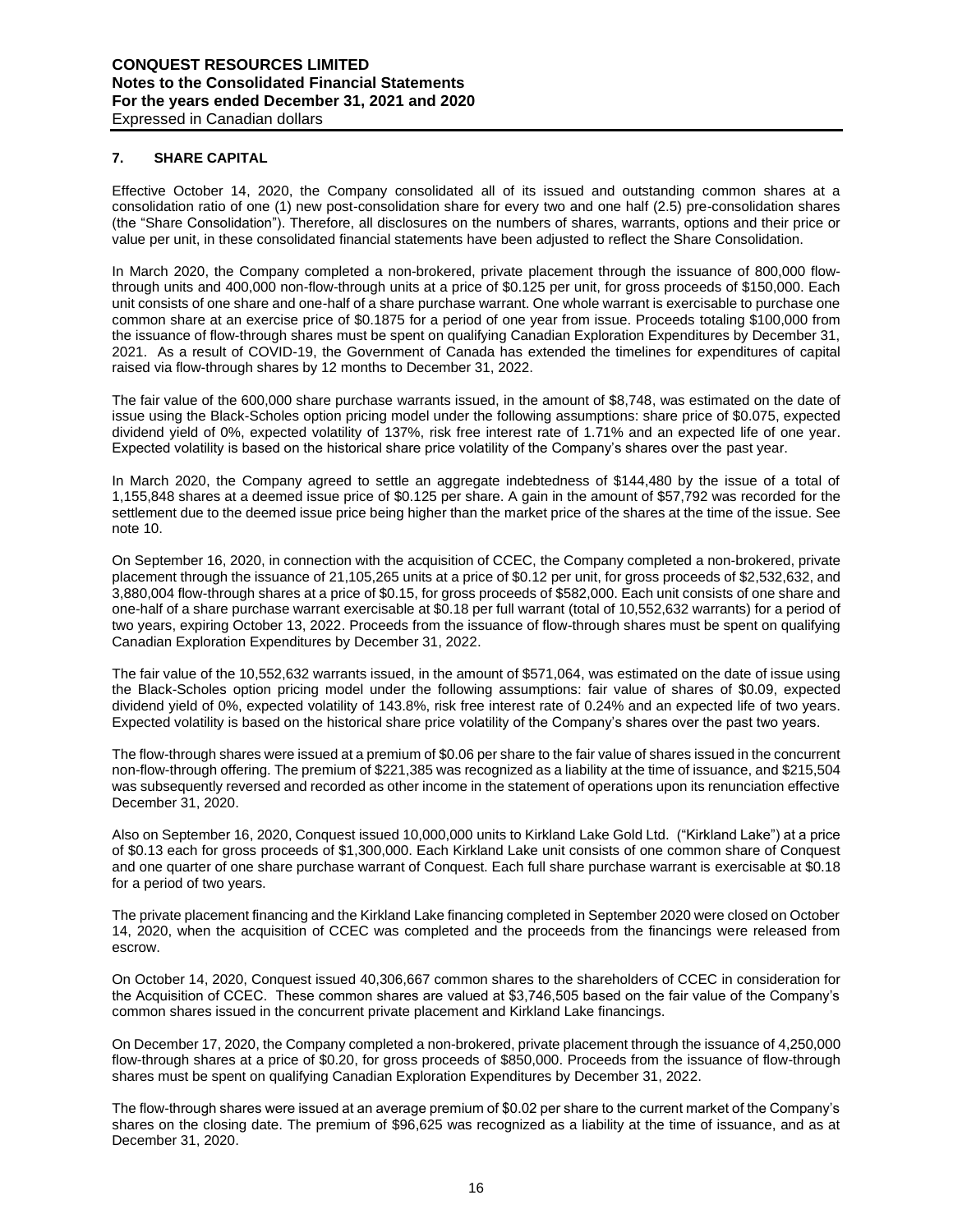## **7. SHARE CAPITAL (CONTINUED)**

The fair value of the 2,500,000 warrants in the amount of \$148,732, was estimated on the date of issue using the Black-Scholes option pricing model under the following assumptions: fair value of share of \$0.10, expected dividend yield of 0%, expected volatility of 143.8%, risk free interest rate of 0.24% and an expected life of two years.

On March 29, 2021, Conquest issued 1,800,000 common shares to Teck Resources Limited pursuant to a purchase and sales agreement to acquire a 100% interest in the DGC Ni-Cu-PGE property. In addition, on the same date, Conquest issued 250,000 common shares to acquire the JPC property in a separate transaction (note 5).

On November 11, 2021, Conquest issued an initial 200,000 shares to the vendor of the LNB property pursuant to an agreement dated September 22, 2021, to purchase the LNB property (note 5).

**Mainhtad** 

# **8. WARRANTS**

The following warrants were outstanding at December 31, 2021:

|                              | Number of   | "`````''`''``''<br>Average |
|------------------------------|-------------|----------------------------|
|                              | Warrants    | <b>Exercise Price</b>      |
|                              |             |                            |
| Balance at December 31, 2019 | 1,000,000   | 0.188                      |
| Warrants exercised           | (1,000,000) | 0.188                      |
| Warrants expired             | (400,000)   | 0.188                      |
| Warrants on units issued     | 600,000     | 0.188                      |
| Warrants on units issued     | 13,052,632  | 0.180                      |
| Balance at December 31, 2020 | 13,252,632  | 0.185                      |
| Warrants expired             | (200,000)   | 0.188                      |
| Balance at December 31, 2021 | 13.052.632  | 0.180                      |

All warrants outstanding at December 31, 2021 have an exercise price of \$0.18 and expire on October 14, 2022.

# **9. STOCK OPTIONS**

The board of directors has approved a stock option plan for directors, officers, management, employees and other persons who perform ongoing services for the Company or any of its subsidiaries. The purpose of the plan is to attract, retain and motivate these parties by providing them with the opportunity, through stock options, to acquire a proprietary interest in the Company and to benefit from its growth.

The maximum number of common shares reserved for issuance upon the exercise of options is not to exceed ten percent of the total number of common shares outstanding immediately prior to such an issuance. The maximum number of common shares reserved for issuance to any one participant upon the exercise of options is not to exceed five percent of the total number of common shares outstanding immediately prior to such an issuance. The options are non-assignable and may be granted for a term not exceeding ten years. The exercise price of the options is fixed by the board of directors at the market price of the shares at the time of grant, subject to all applicable regulatory requirements.

On October 14, 2020, as a consideration for the Acquisition of CCEC, Conquest issued 2,900,000 options, under the Company's Stock Option Plan, exercisable at \$0.15 per consolidated share expiring between August and September 2021, in replacement for the options previously outstanding in CCEC. The grant date fair value of these options was estimated at \$390,050. The estimated fair value was calculated using the Black-Scholes option pricing model with the following assumptions: share price of \$0.24, expected divided yield of 0%; expected volatility of 119%; risk free interest rate of 0.20% and expected life of 0.96 year.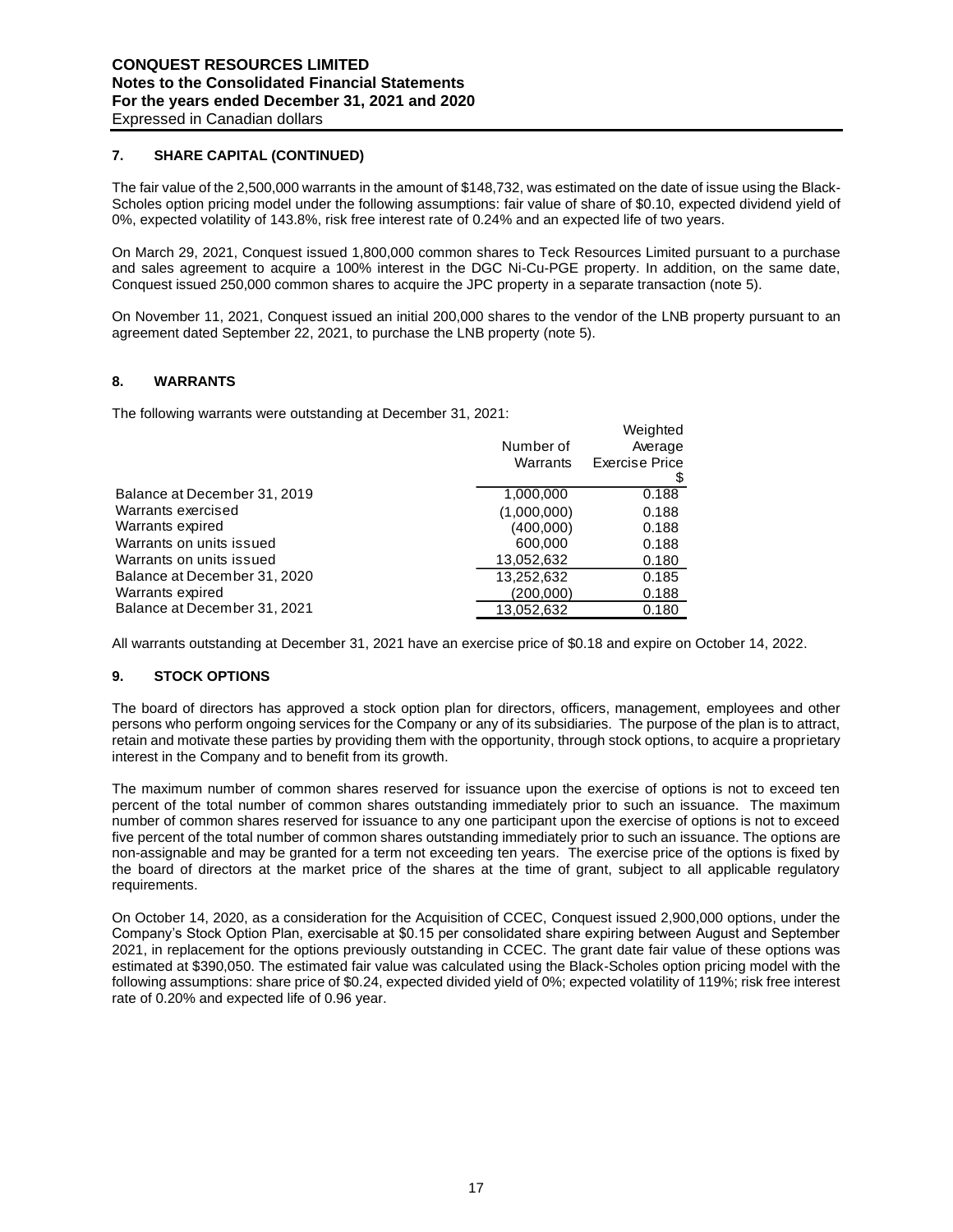## **9. STOCK OPTIONS (CONTINUED)**

Also on October 14, 2020, Conquest granted PowerOne 750,000 stock options under the Company's stock option plan, each exercisable at a price of \$0.13 to acquire one share of Conquest, for a period of two years. PowerOne Capital Markets Limited acted as finder in connection with a portion of the non-brokered private placement financing and was appointed to act as a financial advisor to Conquest to provide ongoing financial advisory and consulting services. The grant date fair value of these options was estimated at \$126,727. The estimated fair value was calculated using the Black-Scholes option pricing model with the following assumptions: share price of \$0.24, expected divided yield of 0%; expected volatility of 119%; risk free interest rate of 0.20% and expected life of 2 years.

On February 9, 2021, the Company granted 4,175,000 stock options at an exercisable price of \$0.20 per share, for a term of five years, all vesting quarterly over a period of two years commencing on April 1, 2021, to directors, officers and consultants. Amongst the total stock options granted, 3,400,000 were awarded to directors and officers of the Company. The total grant date fair value of the options was estimated at \$662,961. The estimated fair value was calculated using the Black-Scholes option pricing model with the following assumptions: share price of \$0.16, expected dividend yield of 0%; expected volatility of 242%; risk free interest rate of 0.49% and expected life of 5 years.

Also on February 9, 2021, the Company granted 100,000 stock options to a service provider at an exercisable price of \$0.20 per share with an expiry date of December 31, 2021, with half of the options vesting immediately and the other half vesting on July 1, 2021. The total grant date fair value of the options was estimated at \$8,966. The estimated fair value was calculated using the Black-Scholes option pricing model with the following assumptions: share price of \$0.16, expected dividend yield of 0%; expected volatility of 180%; risk free interest rate of 0.12% and expected life of 0.89 year. The 50,000 options vesting on July 1, 2021 were cancelled in May 2021 following the Company's termination of the optionee's service. The fair value related to the cancelled options were reversed accordingly in the year ended December 31, 2021.

On March 1, 2021, the Company granted 500,000 stock options to a consultant at an exercisable price of \$0.20 per share for a term of one year, all vesting immediately. The total grant date fair value of the options was estimated at \$35,363. The estimated fair value was calculated using the Black-Scholes option pricing model with the following assumptions: share price of \$0.13, expected dividend yield of 0%; expected volatility of 178%; risk free interest rate of 0.19% and expected life of 1 year.

On August 2, 2021, a total of 2,900,000 stock options previously granted to former directors, officers, and consultants of CCEC in August 2020 expired unexercised. On August 19, 2021, the Company granted 1,800,000 stock options to certain former directors, officers and consultants of CCEC at an exercise price of \$0.15 per share, for a term of five years, all vesting quarterly over a period of two years commencing on September 1, 2021. The total grant date fair value of the options was estimated at \$159,797. The estimated fair value was calculated using the Black-Scholes option pricing model with the following assumptions: share price of \$0.09, expected dividend yield of 0%; expected volatility of 228%; risk free interest rate of 0.81% and expected life of 5 years.

The total share-based compensation cost for the year ended December 31, 2021 was \$641,569 (2020 - \$168,152). A total of 2,950,000 (2020 – nil) options expired unexercised in the year ended December 31, 2021 and the fair value of these expired options of \$394,533 (2020 – \$nil) were transferred from the reserve for stock options to deficit.

The following table summarizes the stock option transactions for the years ended December 31, 2021 and 2020:

|                              | Number of<br>Options | Weighted<br>Average<br>Exercise Price |
|------------------------------|----------------------|---------------------------------------|
| Balance at December 31, 2019 | 2,400,000            | 0.125                                 |
| Stock options issued         | 2,900,000            | 0.150                                 |
| Stock options issued         | 750,000              | 0.130                                 |
| Balance at December 31, 2020 | 6,050,000            | 0.138                                 |
| Stock options issued         | 6,575,000            | 0.186                                 |
| Stock options expired        | (2,950,000)          | 0.150                                 |
| Stock options cancelled      | (50,000)             | 0.200                                 |
| Balance at December 31, 2021 | 9,625,000            | 0.167                                 |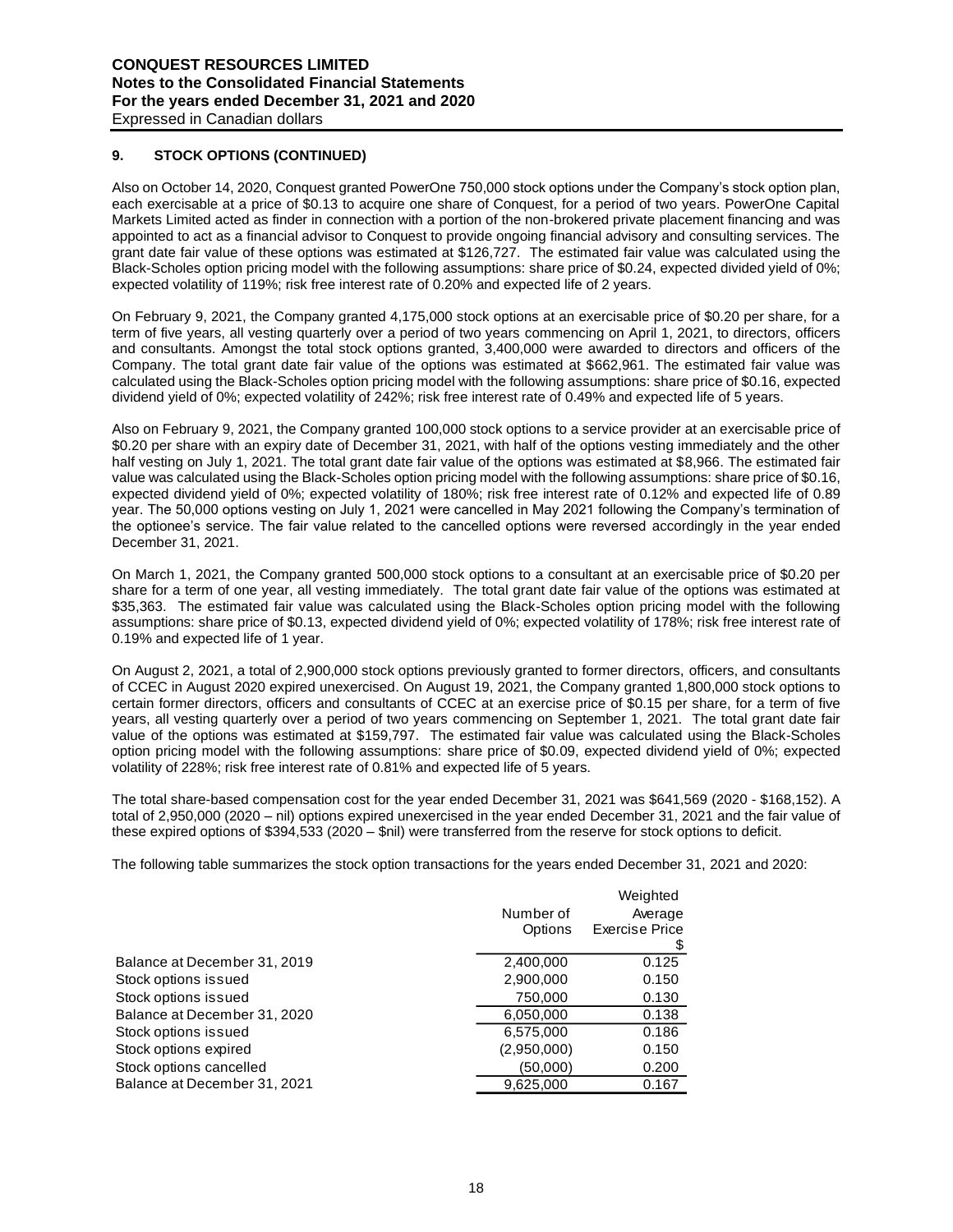## **9. STOCK OPTIONS (CONTINUED)**

| Exercise Price<br>\$ | Options<br>Outstanding | Options<br>Exercisable | Expiry date       | Remaining Life<br>to Expiry (Years) |
|----------------------|------------------------|------------------------|-------------------|-------------------------------------|
| 0.125                | 2,400,000              | 2,400,000              | December 31, 2024 | 3.0                                 |
| 0.130                | 750,000                | 750,000                | October 13, 2022  | 0.8                                 |
| 0.150                | 1,800,000              | 450,000                | August 19, 2026   | 4.6                                 |
| 0.200                | 4,175,000              | 1,565,625              | February 9, 2026  | 4.1                                 |
| 0.200                | 500,000                | 500,000                | March 1, 2022     | 0.2                                 |
|                      | 9,625,000              | 5,665,625              |                   |                                     |

The following table summarizes the stock options outstanding as at December 31, 2021:

The options outstanding have a weighted average remaining life of 3.47 years at a weighted average exercise price of \$0.17 at December 31, 2021.

## **10. RELATED PARTY TRANSACTIONS**

Transactions between the Company and its subsidiaries have been eliminated on consolidation and are not disclosed.

Other than the granting of stock options, no fees were paid by the Company to directors for their services as directors of the Company in the years ended December 31, 2021 or 2020.

During the year ended December 31, 2021, a total expense of \$310,702 (2020 - \$244,952) were charged by related parties, including \$180,000 (2020 - \$45,000) by Tom J. Obradovich, Director, President and Chief Executive Officer of the Company for management fees; \$24,000 (2020 - \$50,000) by Energold Minerals Inc., an affiliate of John Kearney, the Chairman of the Company, for executive consulting services; \$71,170 (2020 - \$17,800) by Intega Advisors, a company controlled by Tong Yin, Chief Financial Officer of the Company for professional services; \$33,894 (2020 - \$24,400) by Janice Malmholt, Secretary of the Company, for corporate secretary services; \$nil (2020 - \$22,500) for management fees by Robert Kinloch, Director; \$1,638 (2020 - \$63,294) for legal fees by Steenberg Law Professional Corporation, a company controlled by a director of the Company; and \$12,000 (2020 - \$6,000) for office rent by Buchans Resources Limited, a company with common directors.

In March 2020, the Company issued 562,514 shares to settle debt of \$70,314 to Energold Minerals Inc., an affiliate of John Kearney, the Chairman and a director and of the Company (note 7). In addition, \$22,500 in liabilities due to related parties were settled through the issuance of 180,000 common shares valued at \$0.125 per share to Robert Kinloch, Director. During the year ended December 31, 2020, the Company recorded a gain in total of \$41,126 from issuing common shares to settle debt and service fees owed to related parties. No such transactions occurred in the year ended December 31, 2021.

On March 24, 2020, John Kearney, the Chairman and a director of the Company, subscribed for 400,000 subscription units at \$0.125 per unit for a total cost of \$50,000 in the private placement financing (note 7).

On September 16, 2020, John Kearney, the Chairman and a director of the Company, subscribed for 200,000 nonbrokered flow-through shares at \$0.15 per share for a total cost of \$30,000 (note 7).

On December 17, 2020, Tom Obradovich, President and CEO of the Company, subscribed for 250,000 non-brokered flow-through shares at \$0.20 per share for a total cost of \$50,000 (note 7).

Included in accounts payable and accrued liabilities at December 31, 2021 is \$27,593 (2020 - \$66,350) due to related parties. Such amounts were due on demand, unsecured and non-interest bearing.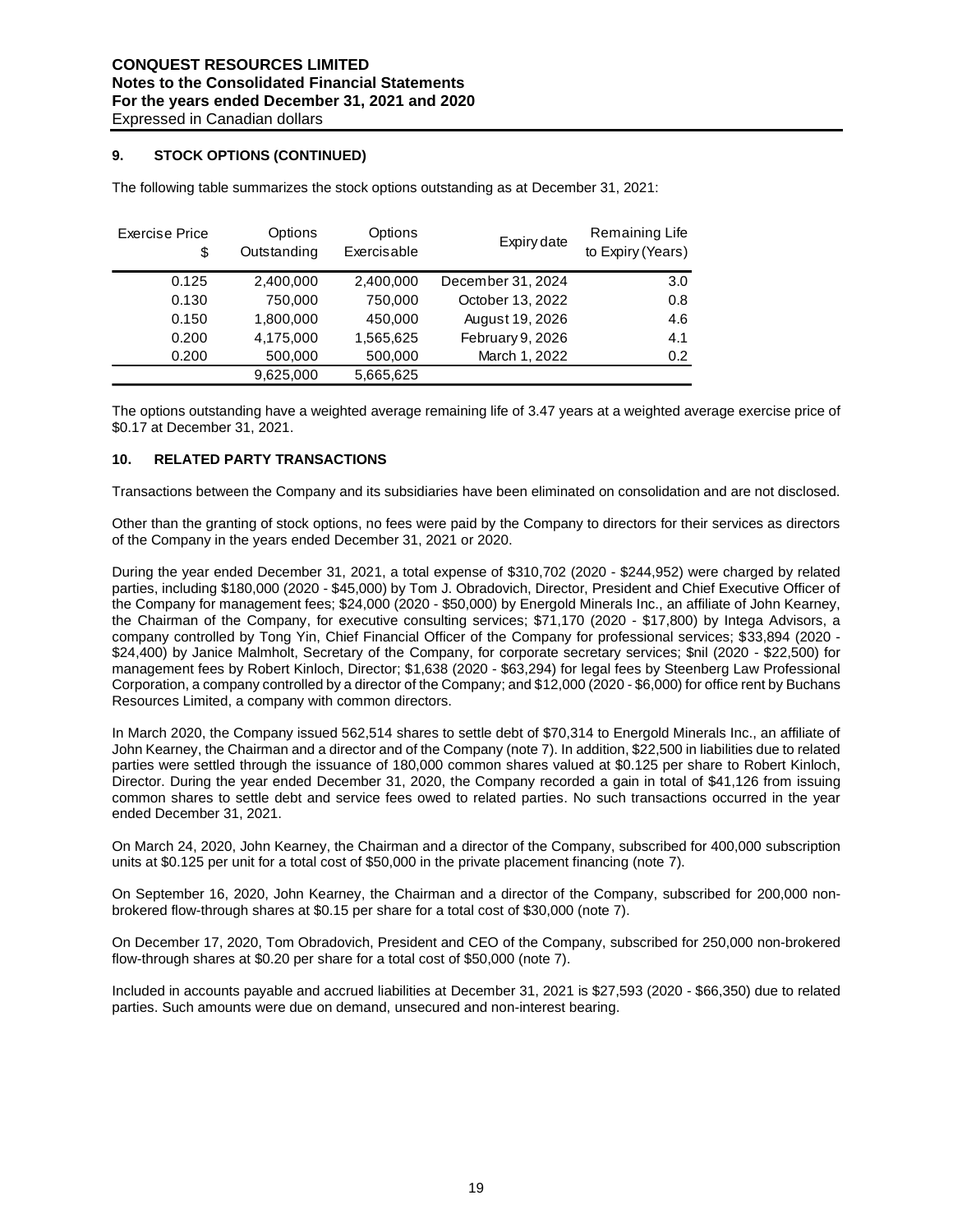## **11. COMMITMENTS AND CONTINGENCIES**

The Company's exploration activities are subject to various laws and regulations governing the protection of the environment. These laws and regulations are continually changing and generally becoming more restrictive. The Company believes its operations are materially in compliance with all applicable laws and regulations. The Company has made, and expects to make in the future, expenditures to comply with such laws and regulations.

At December 31, 2020, there were \$865,000 remaining unspent from the Company's proceeds from its previous issuance of flow-through shares. The entire amount was spent on qualifying Canadian exploration expenditures at the end of June 2021. No flow-through shares were issued during the year ended December 31, 2021.

#### . **12. INCOME TAXES**

#### **(a) Provision for income taxes**

Major items causing the Company's income tax rate to differ from the combined Canadian federal and provincial statutory rate of approximately 25% (2020 – 25%) were as follows:

|                                                                                             | 2021<br>\$   | 2020<br>\$  |
|---------------------------------------------------------------------------------------------|--------------|-------------|
| (Loss) before income taxes                                                                  | (4.025, 771) | (4,696,443) |
| Expected income taxes based on statutory rate<br>Adjustment to expected income tax benefit: | (1.066, 800) | (1,174,000) |
| Share based compensation                                                                    | 170,000      | 42.000      |
| Flow-through renunciation                                                                   | (27,200)     | 229,000     |
| Share issue costs                                                                           | (29,500)     | (311,000)   |
| Other                                                                                       | (1,800)      | (163,000)   |
| Change in benefit of tax assets not recognized                                              | 955,300      | 1,377,000   |
| Deferred income tax provision (recovery)                                                    |              |             |

#### **(b)** Deferred income tax assets have not been recognized in respect of the following deductible temporary differences:

|                                 | 2021<br>S  | 2020<br>S  |
|---------------------------------|------------|------------|
| Non-capital loss carry-forwards | 7.443.600  | 2,785,000  |
| Mineral property costs          | 8,569,600  | 7,636,000  |
| Capital losses                  | 14.700     | 3,410,000  |
| Share issue costs               | 476.400    | 492,000    |
|                                 | 16.504.300 | 14,323,000 |

Deferred tax assets have not been recognized in respect of these items because it is not probable that future taxable profit will be available against which the Company can use the benefits.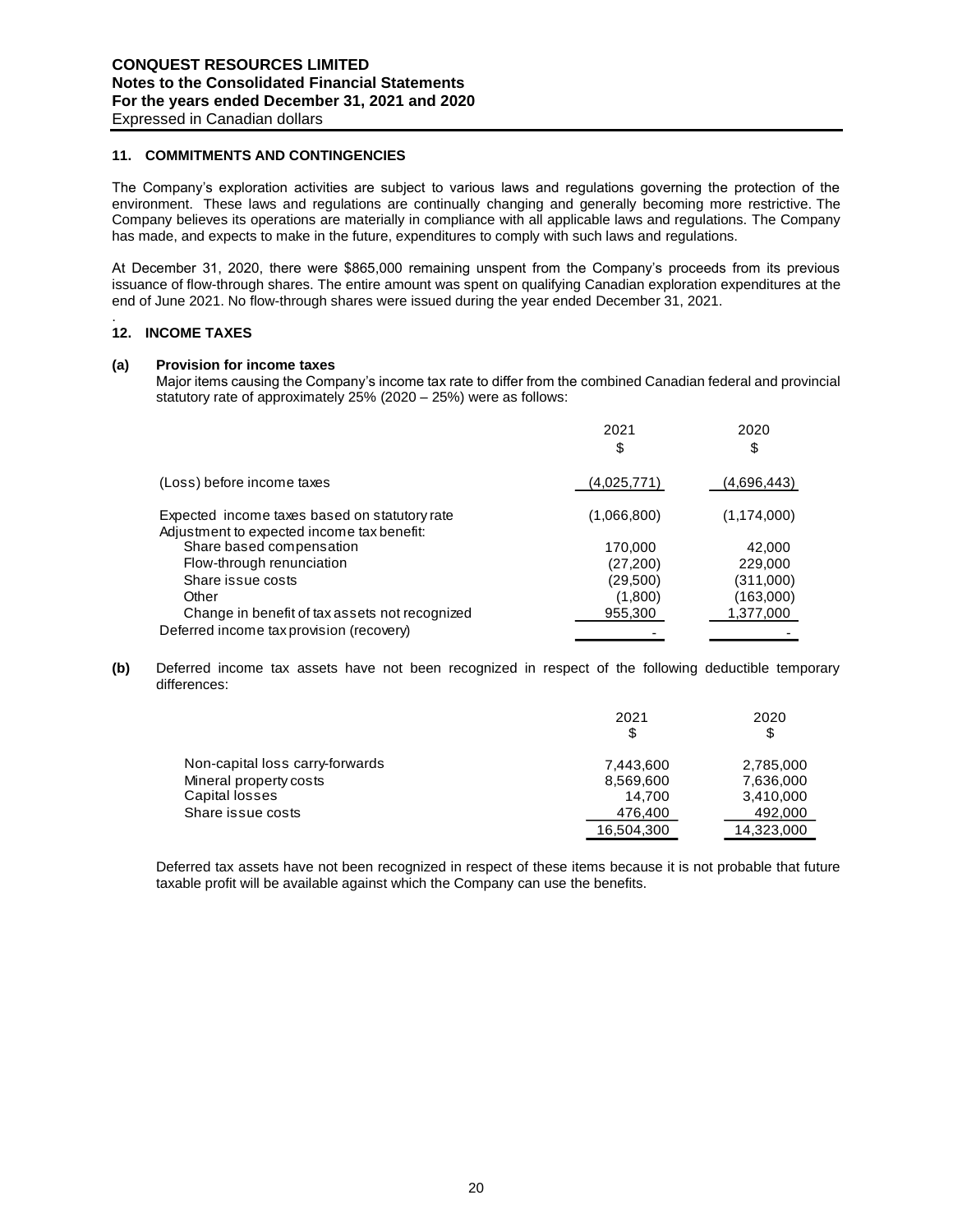#### **12. INCOME TAXES (CONTINUED)**

#### **(c) Tax loss carry-forwards**

The Company has approximately \$8,569,600 (2020 – \$7,636,000) of Canadian exploration expenditures which, under certain circumstances, may be utilized to reduce taxable income of future years.

As at December 31, 2021, the Company has approximately \$7,442,000 (2020 - \$2,785,000) of non-capital losses in Canada, which expire as follows:

|      | \$      |      | \$        |
|------|---------|------|-----------|
| 2028 | 1,000   | 2035 | 214,000   |
| 2029 | 4,000   | 2036 | 138,000   |
| 2030 | 9,000   | 2037 | 313,000   |
| 2031 | 3,000   | 2038 | 1,176,000 |
| 2032 | 213,000 | 2039 | 140,000   |
| 2033 | 65,000  | 2040 | 4,278,000 |
| 2034 | 219,000 | 2041 | 669,000   |
|      |         |      | 7.442.000 |

## **13. FINANCIAL INSTRUMENTS**

The Company's risk exposures and the impact on the Company's financial instruments are summarized below. There have been no changes in the risks, objectives, policies, and procedures.

#### **Interest rate risk**

The Company has cash balances and no interest-bearing debt. The Company's current policy is to invest excess cash in investment-grade short-term deposit certificates issued by major Canadian banks. The Company periodically monitors the investments it makes and is satisfied with the credit ratings of its banks.

#### **Credit risk**

Credit risk is the risk that a counterparty will be unable to pay amounts owing to the Company. Management's assessment of the Company's risk is low as it is primarily attributable to funds held in Canadian banks.

#### **Commodity price risk**

The ability of the Company to develop its properties and the future profitability of the Company is directly related to the market price of certain minerals, particularly gold.

#### **Fair value hierarchy and liquidity risk disclosure**

The fair value hierarchy has the following levels: (a) quoted prices (unadjusted) in active markets for identical assets or liabilities (Level 1); (b) inputs other than quoted prices included in Level 1 that are observable for the asset or liability, either directly (i.e., as prices) or indirectly (i.e., derived from prices) (Level 2); and (c) inputs for the asset or liability that are not based on observable market data (unobservable inputs) (Level 3). At December 31, 2021, the Company had \$nil (2020 – \$156,640) financial instruments to classify within the fair value hierarchy. Marketable securities are classified and subsequently measured as Level 1 in the fair value hierarchy.

The carrying amounts for cash and cash equivalents, amounts receivable and accounts payable and accrued liabilities on the consolidated statements of financial position approximate fair value because of the limited term of these instruments.

#### **Liquidity risk**

The Company's approach to managing liquidity risk is to ensure that it will have sufficient liquidity to meet liabilities when due. At December 31, 2021, the Company had cash and cash equivalents of \$1,949,588 (2020 - \$5,042,673) to settle accounts payable and accrued liabilities of \$335,317 (2020 - \$518,140). All the Company's financial liabilities have contractual maturities of less than 30 days and are subject to normal trade terms.

#### **Market risk**

Market risk is the risk that the fair value of, or future cash flows from, the Company's financial instruments will significantly fluctuate because of changes in market prices. The Company does not have significant exposure to market risk at December 31, 2021.